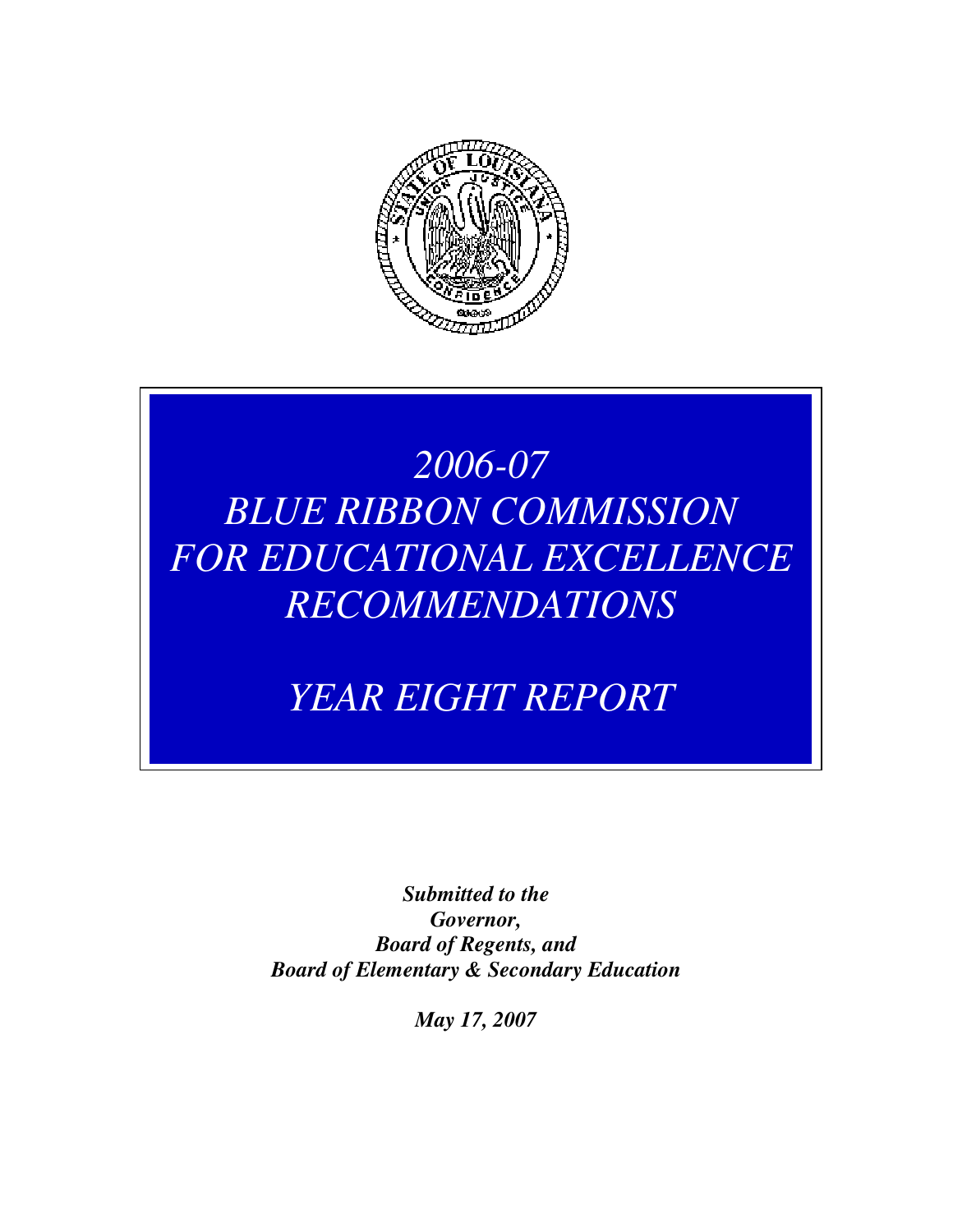#### **2006-07 BLUE RIBBON COMMISSION FOR EDUCATIONAL EXCELLENCE YEAR EIGHT REPORT**

#### **A. STRUCTURE OF THE BLUE RIBBON COMMISSION**

The Blue Ribbon Commission was originally created by the Board of Regents (BoR) and the Board of Elementary and Secondary Education (BESE) during April 1999. It is supported by the Governor and is housed within the Governor's Office of Education. During 2006-07, the Commission was composed of 36 members who represented each of the following areas.

#### **Nine Designated Members**

- Two members of the Board of Regents
- Two members of the Board of Elementary and Secondary Education
- Chairperson of the Senate Education Committee or designee
- Chairperson of the House Education Committee or designee
- Commissioner of Higher Education or designee
- Governor's Designee
- State Superintendent of Education or designee

#### **Ten Members Selected by the Board of Regents**

- One University/College President/Chancellor
- **One University Provost**
- One Dean of a College of Education (public institution)
- One Dean of a College of Education (private institution)
- One Dean of College of Arts and Science
- One College of Education Faculty Member
- One College of Arts/Science Faculty Member
- One Community and Technical College Representative
- One PK-16+ Coordinator
- One Teacher Preparation Candidate
- One University Content Expert in Special Education

#### **Ten Members Selected by the Board of Elementary and Secondary Education**

- One District Superintendent (Urban)
- One District Superintendent (Rural)
- One District Director of Personnel
- **One Elementary Principal**
- One Middle School Principal
- One High School Principal
- One Elementary School Teacher
- One Middle School Teacher
- One High School Teacher
- One School Board Member
- One District Content Expert in Special Education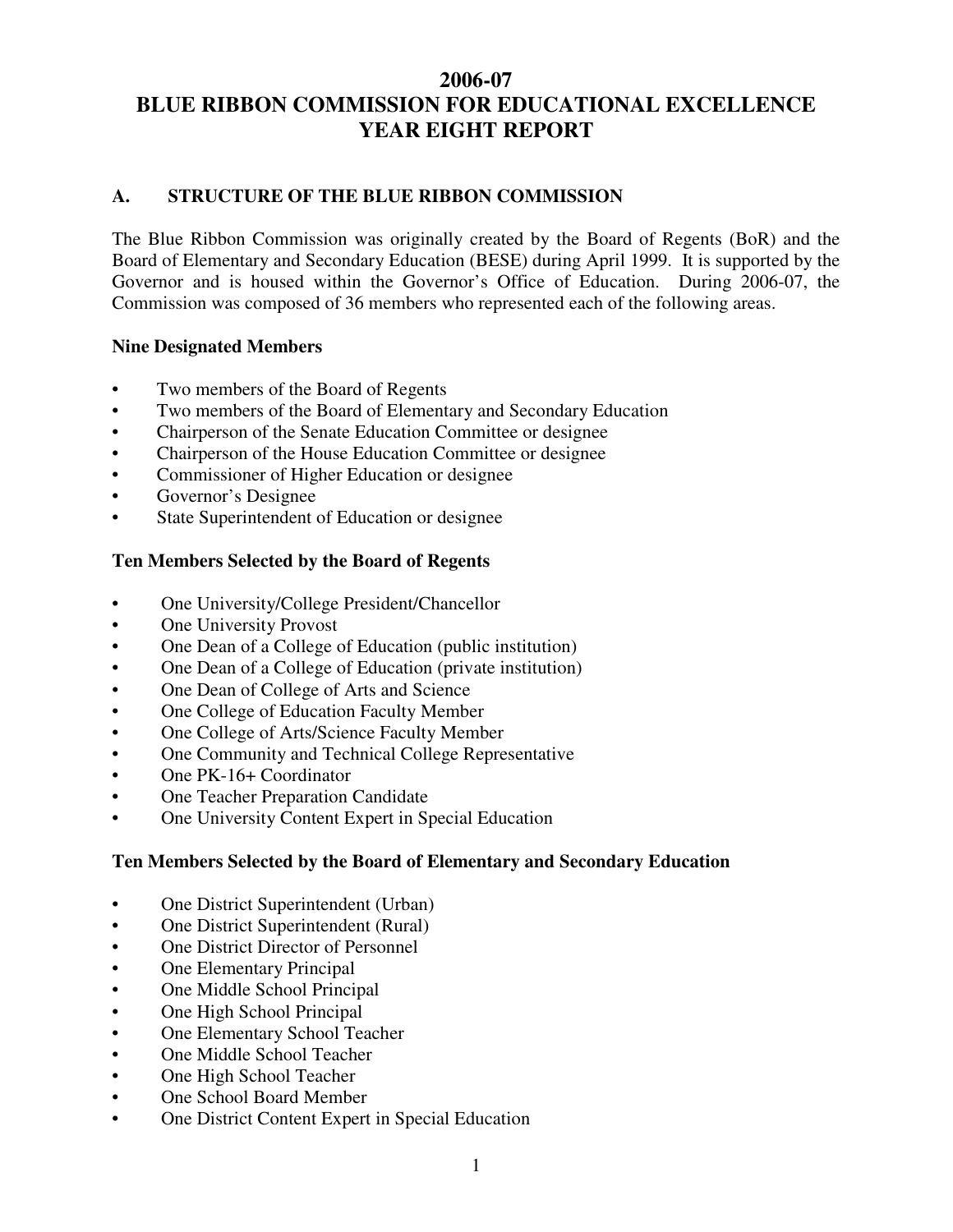#### **Five Members Jointly Selected by the Board of Regents and Board of Elementary and Secondary Education:**

- Two Community Representatives
- One Parent
- One Grant Generator
- One NAACP Member

The Blue Ribbon Commission for Educational Excellence was co-chaired during 2006-07 by Frances Henry (Board of Regents) and Glenny Lee Buquet (Board of Elementary and Secondary Education). See Appendix A for a listing of Blue Ribbon Commission members.

#### **B. CHARGE AND FOCUS FOR THE BLUE RIBBON COMMISSION**

The Blue Ribbon Commission for Educational Excellence met on six occasions during fall 2006 and spring 2007 (November 16, 2006, December 14, 2006, February 8, 2007; March 15, 2007; April 12, 2007; and May 3, 2007).

The Blue Ribbon Commission was given the following charge for 2006-08:

*To recommend strategies to address the challenges faced by Louisiana schools to provide:* 

- *Quality special education;*
- • *Reading teachers and services for students.*

The focus for 2006-07 was upon the following special education areas:

- *Special Education Data;*
- *Preparation of New Special Education Teachers.*

In addition, the Blue Ribbon Commission reviewed additional areas identified in the *2005-06 Blue Ribbon Commission for Educational Excellence Report* to revise the Teacher Preparation Accountability System.

The proposed focus areas for the Blue Ribbon Commission during 2007-08 include the following: Recruitment/Retention/Ongoing Support of Special Education Teachers; Identification/Placement of Special Education Students; and Reading Target Areas. The Blue Ribbon Commission Advisory Committee will meet in June 2007 and make determinations as to final focus areas and meeting dates for the coming year.

On May 3, 2007, the Blue Ribbon Commission approved recommendations for the *2006-07 Blue Ribbon Commission for Educational Excellence Report*. The specific actions for each area are listed on the following pages. Appendix B identifies where recommended changes will occur within the revised Teacher Preparation Accountability System.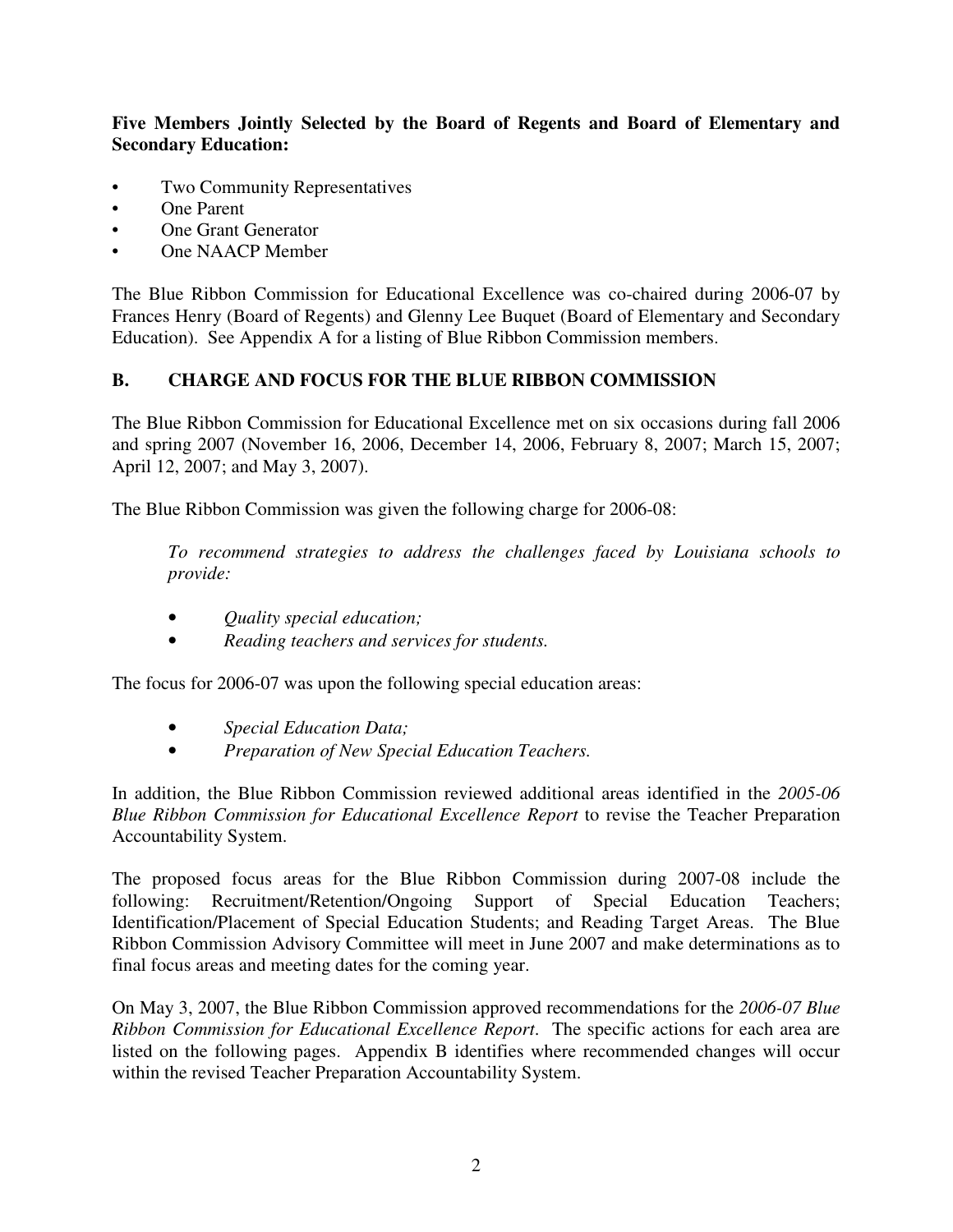#### **C. RECOMMENDATONS OF THE BLUE RIBBON COMMISSION FOR EDUCATIONAL EXCELLENCE (2006-07)**

The following are recommendations that were made by the Blue Ribbon Commission for Educational Excellence during 2006-07 to address special education needs and strengthen the Teacher Preparation Accountability System.

#### **1. VALUE-ADDED TEACHER PREPARATION ASSESSMENT MODEL**

- 1.1 Develop a value-added teacher preparation assessment model to examine the effectiveness of teacher preparation programs in preparing new special education teachers.
- 1.2 Explore the use of the value added teacher preparation assessment model to determine if average growth of student learning is attributed to varying levels of teaching experience, teacher attrition, professional development, higher degrees, etc.
- 1.3 Explore methods for determining if there is a relationship between the types and amounts of all funding (e.g., grants) allocated to teacher preparation units and their effectiveness values.
- 1.4 Identify indicators (e.g., knowledge, skills, dispositions) in pre-service teachers that will predict their effectiveness as teachers.
- 1.5 Identify factors/program components (e.g., student teaching, mentoring, etc.) in pre-service special education teacher preparation programs that predict teacher effectiveness.
- 1.6 Develop a process to disseminate information about the Value-Added Teacher Preparation Assessment Model results to local districts and the public.

#### **2. RETENTION RATE**

- 2.1 Develop a process to define and calculate the retention rate of certified special education teachers versus certified regular education teachers during the first five years of teaching.
- 2.2 Develop a process to define and calculate the retention rate of traditionally prepared certified special education teachers versus certified special education teachers prepared through an alternate certification pathway during the first five years of teaching.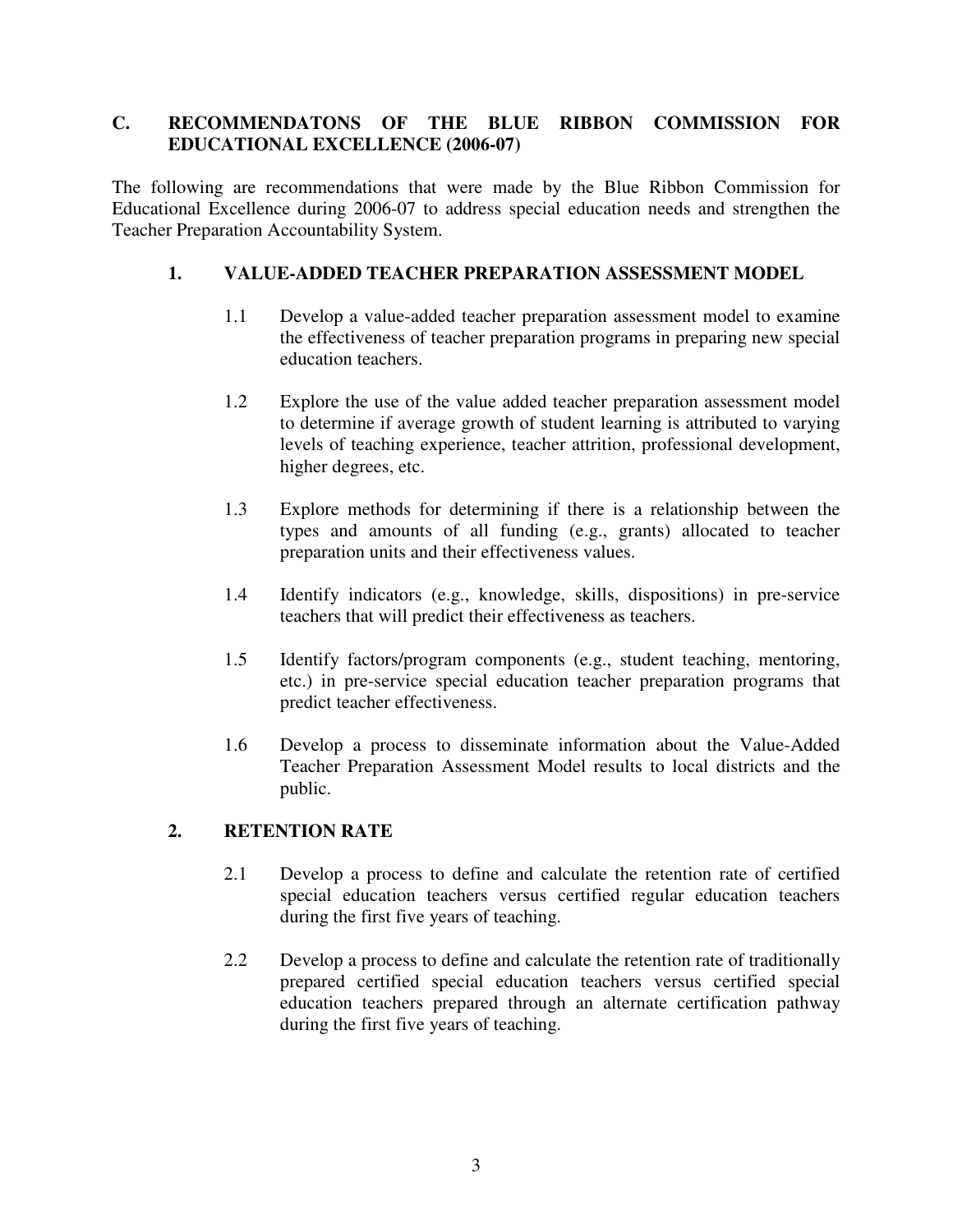#### **3. NUMBER OF TEACHERS**

3.1 Calculate the number of special education teachers by areas of special education certification prepared by universities in alternate and traditional teacher preparation programs.

#### **4. COMPREHENSIVE DATA SYSTEM**

- 4.1 Create a comprehensive post-secondary student data system in Louisiana that links Board of Regents, Louisiana Department of Education, and Department of Labor data to support federal IDEA mandates regarding Post-secondary School Transitions.
- 4.2 Create a comprehensive data system that follows teachers in their public schools through their entire career from when they chose education as a career to when they leave the system and determine why they leave.

#### **5. LOW INCIDENCE SPECIAL EDUCATION TEACHERS**

5.1 Support the creation of university consortia/agreements to provide courses/programs via distance learning for low incidence disabilities within performance-based programs.

#### **6. SPECIAL EDUCATION MILD/MOCERATE TEACHER PREPARATION AND LICENSURE**

- 6.1 Have university and district personnel work collaboratively during a series of Mild/Moderate Special Education Excellence Institutes to create recommendations that will be presented to the Blue Ribbon Commission before being made to the Louisiana Department of Education pertaining to regular and mild/moderate special education licensure and teacher preparation. Ensure that the recommendations address the following needs: Certification Structure (Integrated, Merged, Discrete, etc); Field-Based Experiences; Best Practices; Practical and Specialized Strategies.
- 6.2 (If appropriate) Identify and implement policy changes to Special Education Mild/Moderate Add-On Endorsement policy and Special Education Mild/Moderate Alternate Certification policy that align with recommended policy for the revised Special Education Mild/Moderate certification structure.
- 6.3 (If appropriate) Have universities make changes in teacher preparation programs to reflect the policy changes identified relative to special education certification.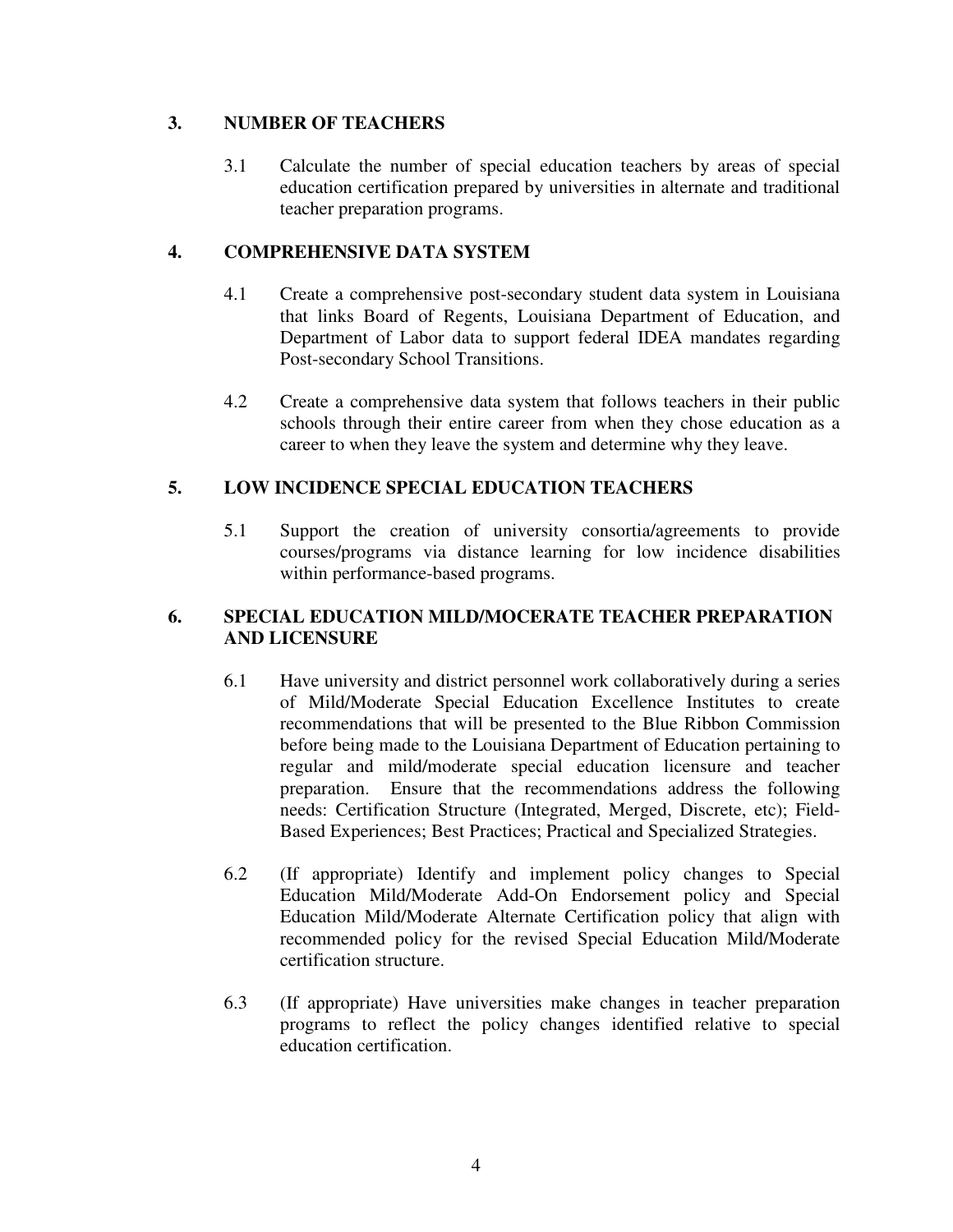#### **6. SPECIAL EDUCATION MILD/MOCERATE TEACHER PREPARATION AND LICENSURE (CONT'D.)**

6.4 Explore and identify ways to utilize online learning and other distance learning opportunities for individuals seeking certification in Special Education Mild/Moderate.

#### **7. TEACHER PREPARATION ACCOUNTABILITY SYSTEM**

- 7.1 Change wording from "Authentic University School Partnership Index" to "Growth of Student Learning Index."
- 7.2 Include the word "add-on" in the description of the indicators for Q2 and Q6.
- 7.3 Assign equal weight (1/3) to each of the following indices when calculating the Teacher Preparation Performance Score unless additional information is provided in the future to indicate that the weight should be changed: Teacher Quantity Index, Institutional Performance Index, and Growth of Student Learning Index.
- 7.4 Change "Number of Racial Minorities Graduates" to "Racial Minorities."
- 7.5 Phase in the Teacher Preparation Accountability System using the timelines identified.
- 7.6 Assign a value of 1 bonus point for all teachers with middle school certification.
- 7.7 Reword the use of reward funds to the following: *The reward funds may be used for professional development of faculty or to fund a special initiative that enhances the knowledge of teacher preparation faculty.*
- 7.8 Calculate Baselines for universities less impacted by Hurricanes Katrina and Rita by determining the total number of program completers during 2000-2005 and calculating the mean. (*Note: Nine Blue Ribbon Commission members voted to use the mean during the five year time period to calculate the Baseline Score, and eight Blue Ribbon Commission members voted to take all program completers from 2000-2005, eliminate the year with the highest number of program completers, eliminate the year with the lowest number of program completers, and average the number of program completers during the three remaining years*.)
- 7.9 The school districts who have the greatest percentage of uncertified teachers for the critical rural district shortages are St. Helena School District, Madison School District, and East Carroll School District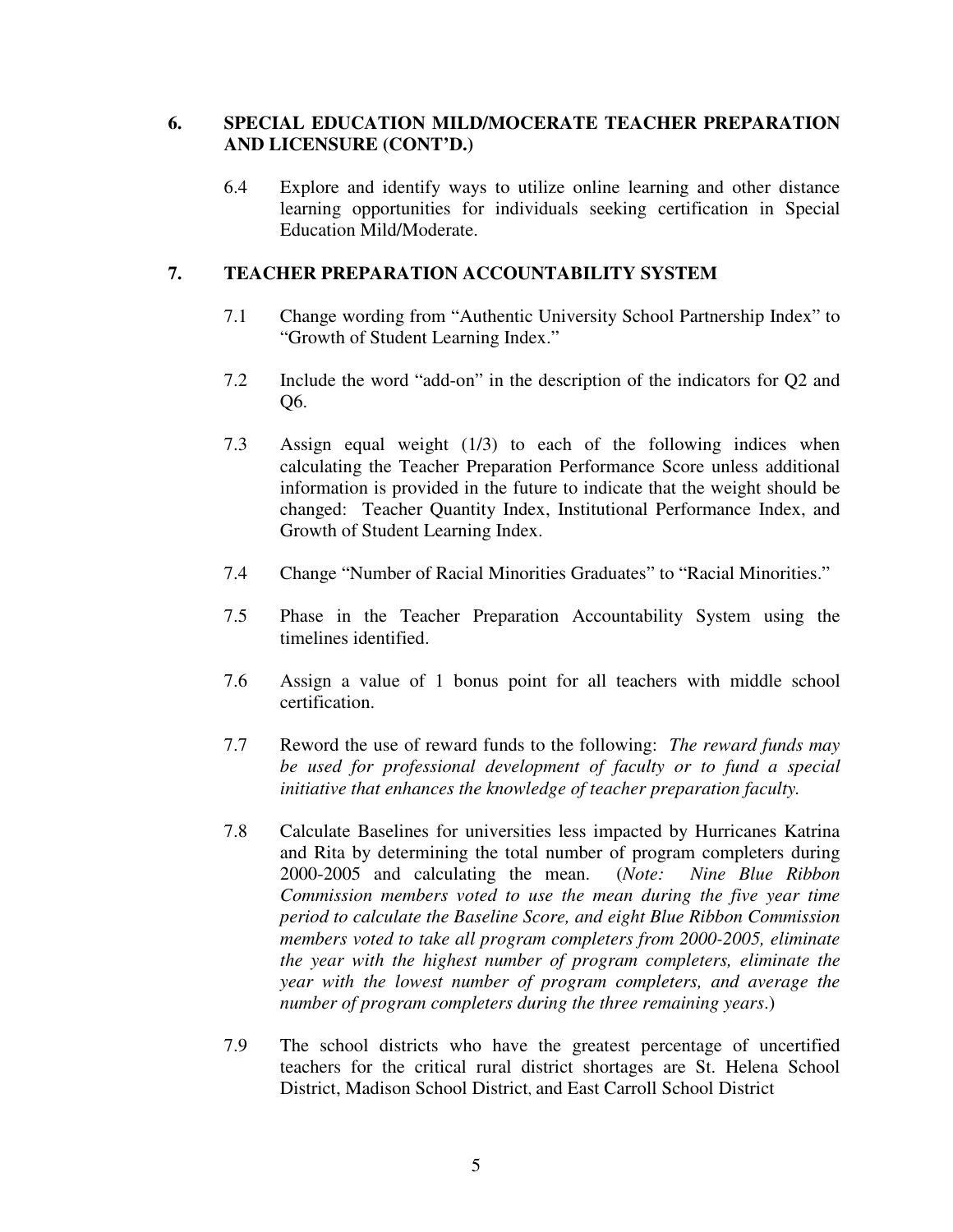#### **7. TEACHER PREPARATION ACCOUNTABILITY SYSTEM (CONT.D)**

7.10 Allow institutions to use the following process when counting alternate certification candidates as program completers if they have successfully completed three years of teaching in place of student teaching or an internship.

*The university can implement the flexibility provided in policy and waive the student teaching or internship course requirement, based on documentation of successful teaching experience. The university can identify what type of documentation is required of the candidate for this purpose.* 

*The university will then recommend the candidate for certification purposes (as they do with other program completers) and that individual will be counted as a program completer for purposes of state accountability, legislative reporting, and NCATE.* 

*If the university chooses not to utilize the option available in policy, then the individuals who complete the coursework, but are not recommended for certification, will not be counted as program completers for any purpose*.

 *(Note: Written document was provided by NCATE to indicate that it was acceptable to use this process.)* 

7.11 Use the following process to calculate points for add-on certification.

*Once candidates have graduated and received initial certification, universities/colleges will actively recruit teachers to pursue additional areas of certification in teacher shortage areas and meet with the teachers to develop prescriptive plans of six (6) or more credit hours to attain certification in the teacher shortage areas. The universities/colleges will identify the sequence of courses that must be taken for add-on certification in the shortage areas. Once candidates have completed all courses in the prescriptive plan and passed the appropriate Praxis examinations (if appropriate), the universities will recommend the candidates for add-on certification.* 

*When submitting the annual Excel reports for program completers to the Board of Regents, the universities will complete a separate report for addon course completers that identifies the names of candidates who completed the required courses in the prescriptive plans and passed the Praxis examinations (if appropriate) to become certified to teach in the shortage areas.*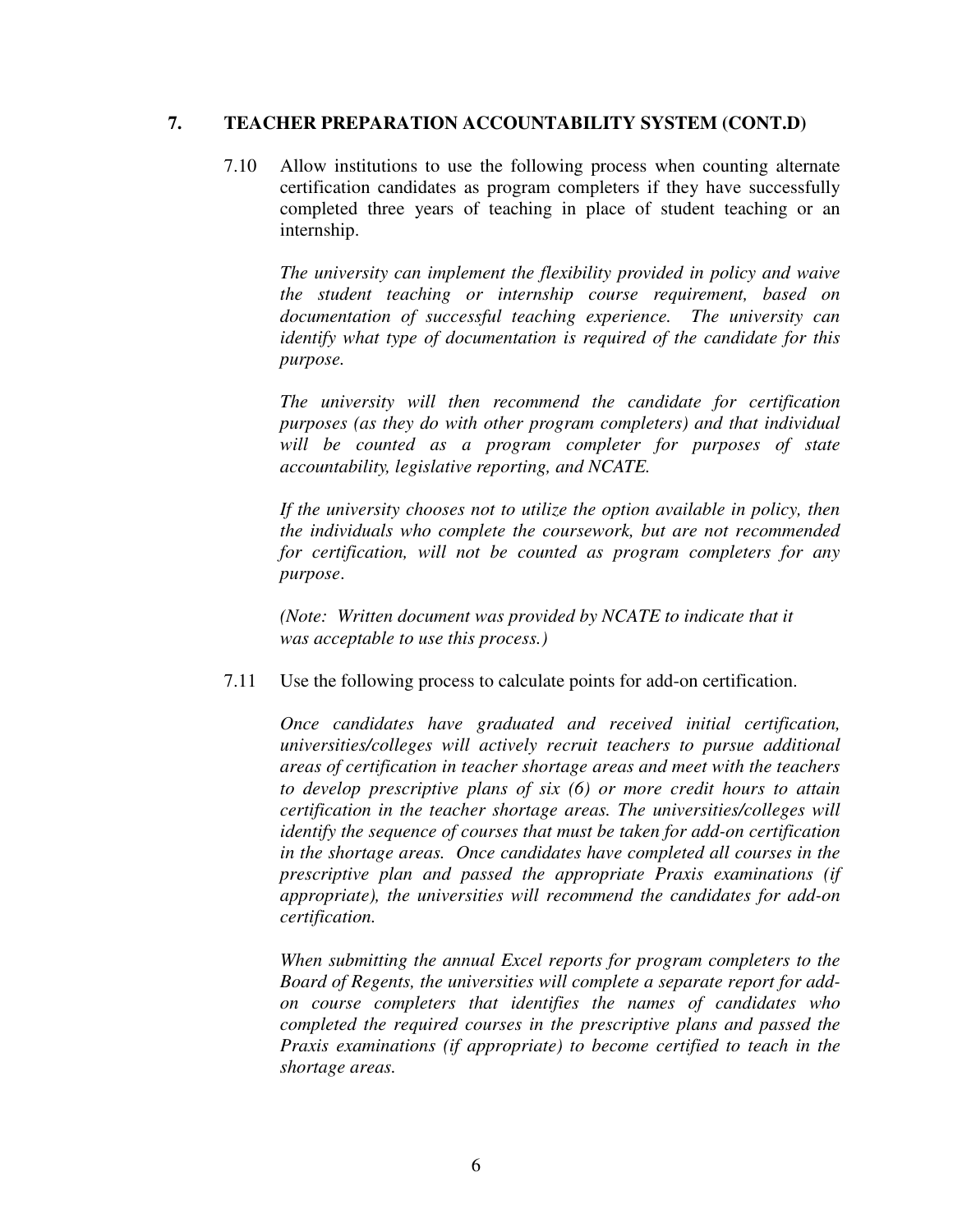#### **7. TEACHER PREPARATION ACCOUNTABILITY SYSTEM (CONT'D.)**

#### 7.11 (Cont'd.)

*Universities will not be given points for candidates who graduated from the universities and added areas of certification after graduation by just passing Praxis examinations. Universities will not be given points for candidates who complete courses for certification at different universities. These teachers will submit their transcripts directly to the Department of Education to become certified in the additional areas. One exception is teachers who take courses from different universities who are part of a prearranged consortium recognized by the BoR or BESE.* 

- 7.12 Have the 2007-08 Blue Ribbon Commission for Educational Excellence continue to collect data to revise the following areas of the Teacher Preparation Accountability System.
	- a. Calculate the Baseline Scores for universities impacted by Hurricane Katrina and Hurricane Rita.
	- b. Determine when and/or if satisfaction surveys will be administered to regular pre-service teacher candidates, alternate certification teacher candidates, new teachers, mentors of regular pre-service teacher candidates, and mentors of new teachers as part of the Teacher Preparation Accountability System.
	- c. If surveys are administered, determine the weights for the individual surveys and the weight for the Praxis Passage Rate Score for the Institutional Performance Index.
	- d. Calculate the percentages of bonus points  $(+/-15\%, +/-20\%, \text{ etc.})$ that candidates will be required to attain to reach the range of scaled scores from highest to lowest for the Quantity Index.
	- e. Calculate all scaled scores and grade equivalents.
	- f. Identify a date for the Teacher Preparation Performance Score Formula to be reexamined.
	- g. Identify the year when universities will be required to attain a "High Performing" or "Exemplary" label.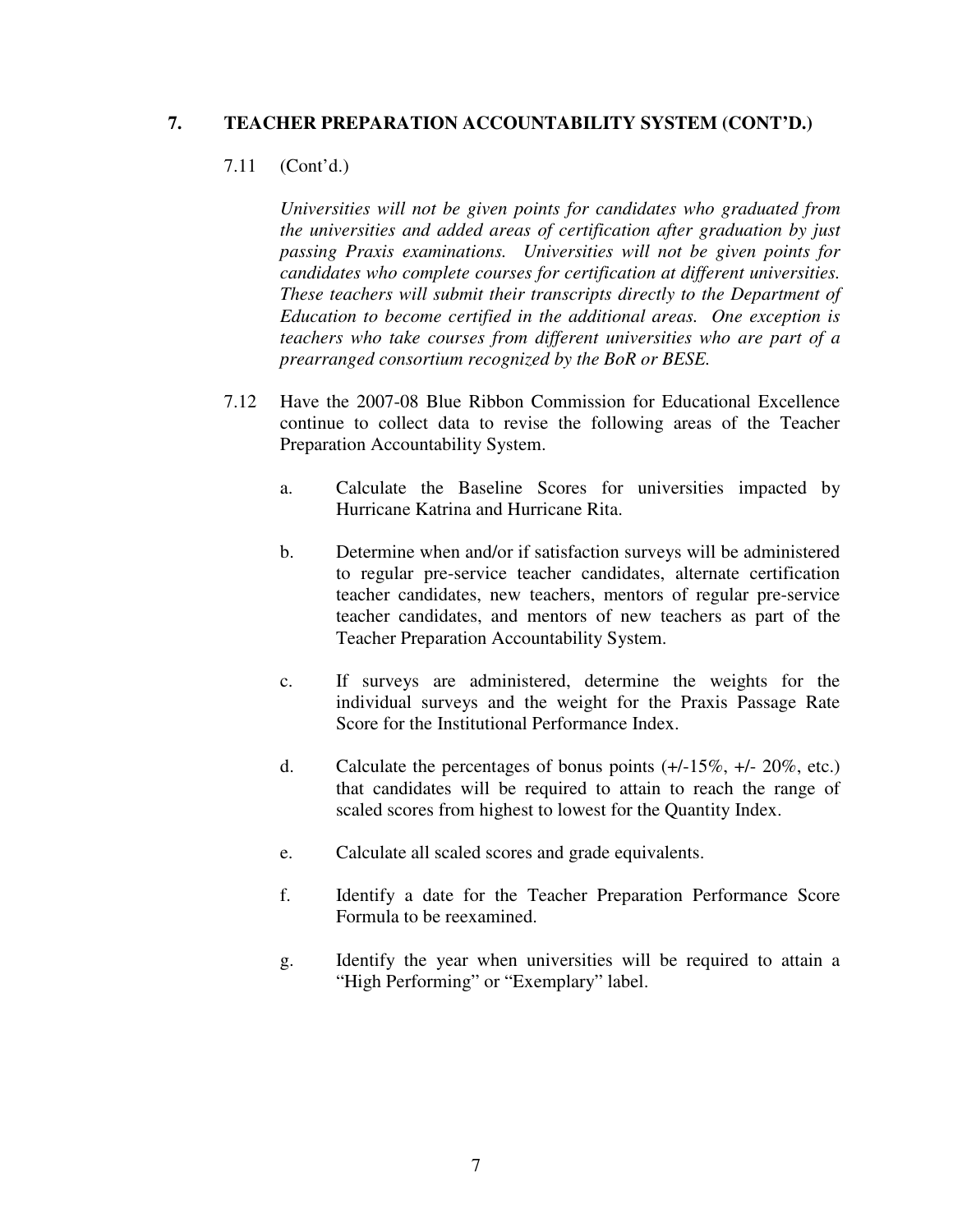# *APPENDIX A BLUE RIBBON COMMISSION FOR EDUCATIONAL EXCELLENCE MEMBERS 2006/2007*

| <b>CHAIRPERSONS</b>                                      |                                                                                  |                                                                                                                                                                                                   |  |  |  |  |
|----------------------------------------------------------|----------------------------------------------------------------------------------|---------------------------------------------------------------------------------------------------------------------------------------------------------------------------------------------------|--|--|--|--|
| Co-Chairperson                                           | Glenny Lee Buquet<br>Board of Elementary and Secondary<br>Education              | 1309 Bayou Black Drive; Houma, LA 70360;<br>(TEL) 985-876-5216; (FAX) 985-868-7919;<br>E-mail: Glennyb@mobiletel.com                                                                              |  |  |  |  |
| Frances T. Henry<br>Co-Chairperson<br>Board of Regents   |                                                                                  | 945 East Hart's Mill Lane; Baton Rouge, LA<br>70808; (H) 225-766-2589; (O) 225-342-4253<br>(FAX) 225-763-6346;<br>E-mail: fthenry@bellsouth.net                                                   |  |  |  |  |
|                                                          | <b>DESIGNATED MEMBERS</b>                                                        |                                                                                                                                                                                                   |  |  |  |  |
| Board of Regents                                         | Mary Ellen Roy<br><b>Board of Regents</b>                                        | 365 Canal Place #2000, New Orleans, LA 70130;<br>(TEL) 504-566-1311; (FAX) 504-568-9130;<br>E-mail: roym@phelps.com                                                                               |  |  |  |  |
| Board of Elementary and<br>Secondary Education           | Polly Broussard<br>Board of Elementary and Secondary<br>Education                | 40117 Champion Tif, Gonzales, LA 70737;<br>(TEL) 225-933-2349; (FAX) 225-766-5053;<br>E-mail: educator@apeleducators.org                                                                          |  |  |  |  |
| Governor's Designee                                      | Andrew Muhl<br>Policy Analyst                                                    | Office of the Governor; P. O. Box 94004; Baton<br>Rouge, LA 70804-9004; (TEL) 225-342-8375;<br>(FAX) 225-342-7099; E-Mail:<br>andrew.muhl@la.gov                                                  |  |  |  |  |
| President of the Senate<br>Designee                      | Senator J. Chris Ullo<br><b>State Senator</b>                                    | 2150 Westbank Expressway, Suite 705, Harvey,<br>LA 70058; (TEL) 504-361-6690;<br>(FAX) 504-361-6691;<br>Local: TEL (225-342-2040)<br>E-Mail: cullo@legis.state.la.us;<br>websen@legis.state.la.us |  |  |  |  |
| Chairperson, House Education<br>Committee                | Representative Carl Crane<br>State Representative                                | 836 Bancroft Way, Baton Rouge, LA 70808;<br>(TEL) 225-765-2428; (FAX) 225-765-2388;<br>(TEL @ Capitol) 225-342-6945;<br>(FAX @ Capitol) 225-342-8336                                              |  |  |  |  |
| Commissioner of Higher<br>Education                      | E. Joseph Savoie<br>Board of Regents                                             | P. O. Box 3677, Baton Rouge, LA 70821-3677;<br>(TEL) 225-342-4253; (FAX) 225-342-9318;<br>E-mail: commish@regents.state.la.us                                                                     |  |  |  |  |
| State Superintendent of<br>Education                     | Paul Pastorek<br>Louisiana Department of Education                               | P. O. Box 96064, Baton Rouge, LA 70804-9064;<br>(TEL) 225-342-3607; (FAX) 225-342-7316;<br>E-mail: paul.pastorek@la.gov<br>vicky.thomas@la.gov                                                    |  |  |  |  |
| Louisiana Community &<br><b>Technical College System</b> | Jerry Pinsel<br>Interim Senior Vice President of Academic<br>and Student Affairs | 265 South Foster Drive, Baton Rouge, LA 70806;<br>(TEL) 225-922-0844; (FAX) 225-922-1485;<br>E-mail: <i>jpinsel@lctcs.state.la.us</i>                                                             |  |  |  |  |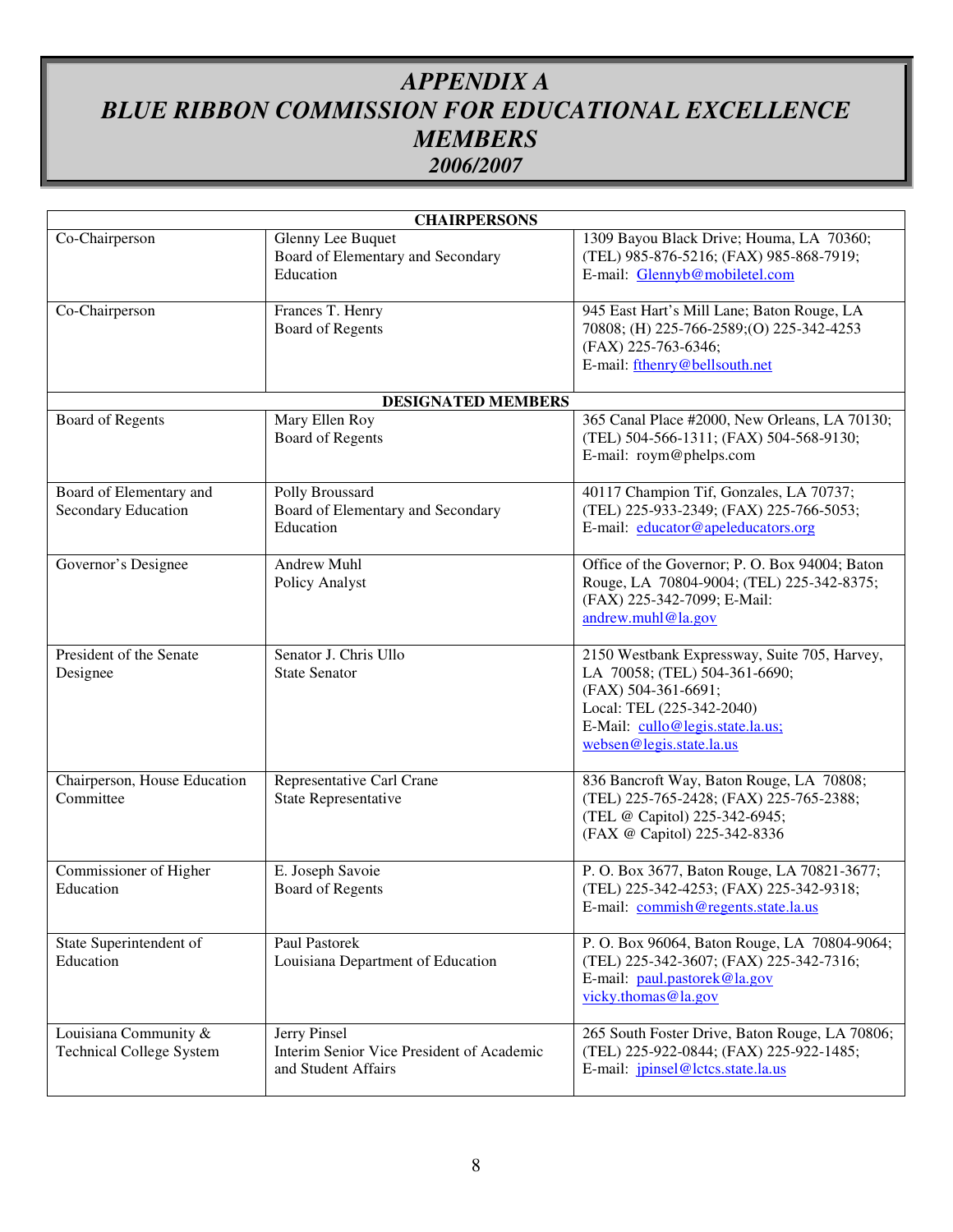# *BLUE RIBBON COMMISSION FOR EDUCATIONAL EXCELLENCE MEMBERS (CONT'D.) 2006/2007*

| MEMBERS SELECTED BY BOARD OF REGENTS   |                                                                                                                                                                                                                                                                                        |                                                                                                                                                                                                                                                                                                                                                           |  |  |  |
|----------------------------------------|----------------------------------------------------------------------------------------------------------------------------------------------------------------------------------------------------------------------------------------------------------------------------------------|-----------------------------------------------------------------------------------------------------------------------------------------------------------------------------------------------------------------------------------------------------------------------------------------------------------------------------------------------------------|--|--|--|
| <b>University President</b>            | Sally Clausen<br>President<br>University of Louisiana System                                                                                                                                                                                                                           | 1201 North Third Street, Suite 7-300 Baton Rouge,<br>LA 70802; (TEL) 225-342-6950;<br>(FAX) 225-342-6473;<br>E-mail: sclausen@uls.state.la.us                                                                                                                                                                                                             |  |  |  |
| <b>University Provost</b>              | John Crain<br><b>University Provost</b><br>Southeastern Louisiana University                                                                                                                                                                                                           | SLU Box 10798, Hammond, LA 70402;<br>(TEL) 985-549-2316;<br>E-mail: jcrain@selu.edu                                                                                                                                                                                                                                                                       |  |  |  |
| <b>University Deans</b>                | Jayne Fleener<br>College of Education Dean<br>Louisiana State University and A & M<br>College<br>Carmen Riedlinger<br>Chair, Graduate Education Programs<br>Our Lady of Holy Cross College<br>Connie Walton<br>Dean, College of Arts and Sciences<br><b>Grambling State University</b> | 221 Peabody Hall<br>Baton Rouge, LA 70803<br>(TEL) 225-578-1258; (FAX) 225-578-2267;<br>E-mail: Fleener@lsu.edu<br>4123 Woodland Drive, New Orleans, LA 70131<br>(TEL) 504-398-2122<br>E-mail: CRiedlinger@olhcc.edu<br>GSU Box 4260 Grambling, LA 71245<br>(TEL) 318-274-6202; (C) 504-398-2122<br>(W); (FAX) 318-274-6041;<br>E-mail: waltoncr@gram.edu |  |  |  |
| <b>University Faculty Members</b>      | Vic Schneider<br>College of Arts/Sciences<br>University of Louisiana at Lafayette<br>James E. Barr<br>College of Education<br>Nicholls State University                                                                                                                                | Department of Mathematics; P. O. Box 41010;<br>Lafayette, LA 70504; (TEL) 337-482-5295;<br>(FAX) 337-482-5346;<br>E-mail: vps3252@louisiana.edu<br>402 West Second Street, P. O. Box 2035,<br>Thibodaux, LA 70310;<br>(TEL) 985-447-8839;<br>E-mail: jim.barr@nicholls.edu                                                                                |  |  |  |
| PK-16+ Coordinator                     | Phyllis Sanders<br>Assistant Professor of Curriculum &<br>Instruction<br>Department of Curriculum & Instruction<br>University of Louisiana at Monroe                                                                                                                                   | 700 University Avenue, Strauss Hall, Monroe, LA<br>71209; (TEL) 318-342-1276; (FAX) 318-342-1240<br>E-mail: psanders@ulm.edu                                                                                                                                                                                                                              |  |  |  |
| Pre-service Teacher                    | Leigh Jefferson<br>Southern University and A & M College                                                                                                                                                                                                                               | 110 Plaquemine, Plaquemine, LA 70765;<br>(TEL) 225-776-4446;<br>E-mail: leighrenee13@yahoo.com                                                                                                                                                                                                                                                            |  |  |  |
| Topic Specialist - Higher<br>Education | William Sharpton<br>Associate Dean<br>University of New Orleans                                                                                                                                                                                                                        | College of Education & Human Development ED<br>304; New Orleans, LA 70148<br>(TEL) 504-280-1397; (FAX) 504-280-1400<br>E-mail: wsharpto@uno.edu                                                                                                                                                                                                           |  |  |  |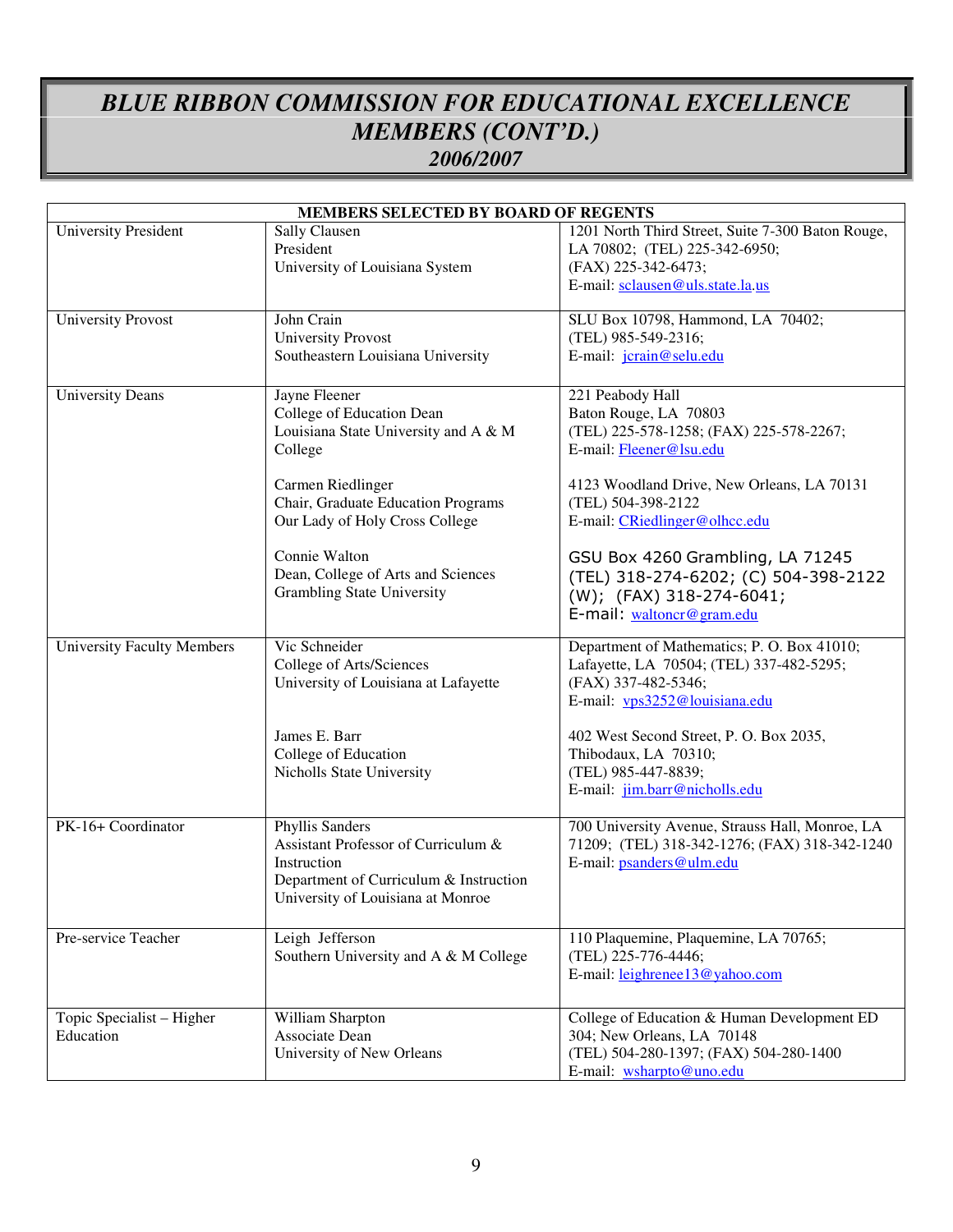## *BLUE RIBBON COMMISSION FOR EDUCATIONAL EXCELLENCE MEMBERS (CONT'D.) 2006/2007*

| MEMBERS SELECTED BY BOARD OF ELEMENTARY & SECONDARY EDUCATION |                                                                             |                                                                                                                                                                                                   |  |  |  |
|---------------------------------------------------------------|-----------------------------------------------------------------------------|---------------------------------------------------------------------------------------------------------------------------------------------------------------------------------------------------|--|--|--|
| District Superintendent -<br>Urban                            | Charlotte Placide<br>East Baton Rouge Parish School System                  | 1050 S. Foster Drive, Baton Rouge, LA 70806;<br>(TEL) 225-922-5618; (FAX) 225-922-5499;<br>Email: cplacide@ebrschoools.org                                                                        |  |  |  |
| District Superintendent -<br>Rural                            | Walter Lee<br>DeSoto Parish<br>Board of Elementary and Secondary Education  | 201 Crosby St. Mansfield, LA 71052;<br>(TEL) 318-872-3993; (FAX) 318-872-1324;<br>E-mail: wlee@desotopsb.com                                                                                      |  |  |  |
| Elementary Principal of the<br>Year                           | Mary Donatto<br>St. Landry Parish                                           | 330 Camellia Avenue, Eunice, LA 70535;<br>East Elementary School, 550 Brother J. Road,<br>Eunice, LA 70535; (TEL) 337-457-2215;<br>(FAX) 337-457-2257;<br>Email: med1122@slp.k12.la.us            |  |  |  |
| Middle School Principal of<br>the Year                        | <b>Sherry Brock</b><br>East Baton Rouge Parish                              | 7180 Annabelle Avenue, Baton Rouge, LA 70806;<br>Westdale Middle School, 5650 Claycut Road, Baton<br>Rouge, LA 70806;<br>(TEL) 225-924-1308; (FAX) 225-926-9929<br>Email: sbrock@ebrschools.org   |  |  |  |
| High School Principal of<br>the Year                          | <b>Brian Lejeune</b><br>Jefferson Davis Parish                              | P. O. Box 50, Lacassine, LA 70650;<br>(TEL) 337-588-4206; (FAX) 337-588-4283;<br>Email: brian.lejeune@jdpsbk12.org                                                                                |  |  |  |
| <b>Elementary School Teacher</b><br>of the Year               | Oi Yee Monica Ratcliff<br>Monroe City Schools                               | 113 Hendon Circle, Monroe, LA 71203;<br>(TEL) 318-342-8003;<br>Email: oyratcliff@yahoo.com                                                                                                        |  |  |  |
| Middle School Teacher of<br>the Year                          | <b>Brenda</b> Lofton<br>Lincoln Parish                                      | 5785 Highway 33, Choudrant, LA 71227;<br>(TEL) 318-255-5467 or 318-777-3479;<br>(FAX) 318-777-8409;<br>Email: blofton@lincolnschools.org                                                          |  |  |  |
| High School Teacher of the<br>Year                            | <b>Bobbie Keller</b><br><b>Ascension Parish</b>                             | 3425 North Angelle St., Pauline, LA 70763;<br>(TEL) 225-869-4790; 225-715-2178 (C)<br>Dutchtown High School, 13165 Highway 73,<br>Geismar, LA 70734; (TEL) 225-621-8250<br>Email: bobbie@apsb.org |  |  |  |
| Personnel Director                                            | Linda Busfield<br><b>Assistant in Human Resources</b><br>St. Charles Parish | 46 Rosedown Drive, Destrehan, LA 70047;<br>(TEL) 985-785-7232; (FAX) 504-785-2578;<br>E-mail: <i>lbusfield@stcharles.k12.la.us</i>                                                                |  |  |  |
| School Board Member                                           | <b>Atley Walker</b><br>West Baton Rouge Parish School Board<br>Member       | 3751 Lukeville Lane; Bursly, LA 70719; (TEL)<br>225-771-4678; (FAX) 225-771-3338;<br>adwalker@subr.edu                                                                                            |  |  |  |
| Topic Specialist $-K-12$<br>Education                         | Julia Carnes<br>Director of Special Education<br>Livingston Parish          | P. O. Box 1130, Livingston, LA 70754;<br>(TEL) (225) 686-4245 - Ext 245;<br>E-mail: julia.carnes@lpsb.org                                                                                         |  |  |  |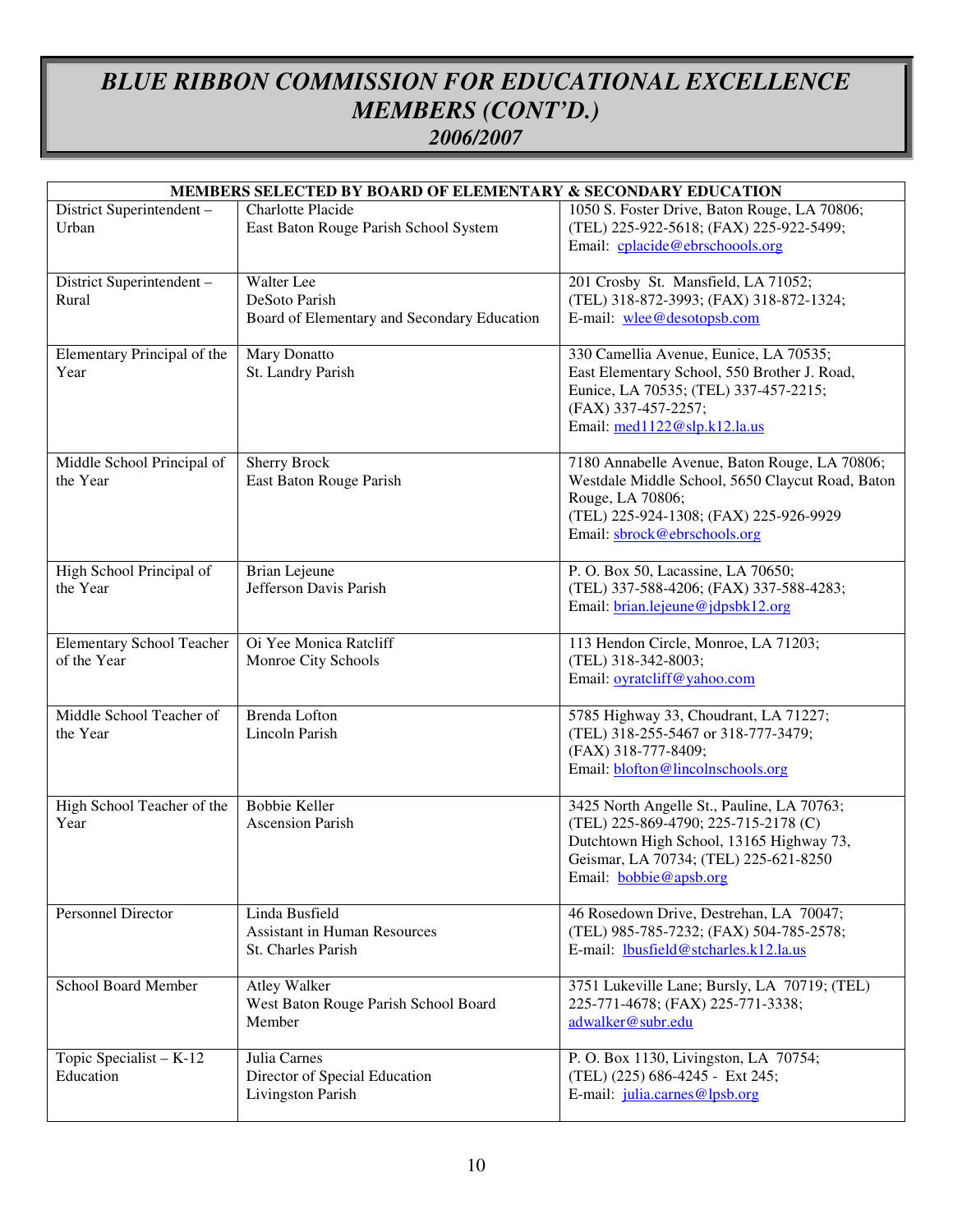## *BLUE RIBBON COMMISSION FOR EDUCATIONAL EXCELLENCE MEMBERS 2006/2007*

| <b>COMMUNITY REPRESENTATIVES SELECTED BY THE</b>                          |                                                    |                                              |  |  |  |
|---------------------------------------------------------------------------|----------------------------------------------------|----------------------------------------------|--|--|--|
| <b>BOARD OF REGENTS &amp; BOARD OF ELEMENTARY AND SECONDARY EDUCATION</b> |                                                    |                                              |  |  |  |
| <b>Community Representatives</b>                                          | Dan Juneau                                         | P. O. Box 80258, Baton Rouge, LA 70898-      |  |  |  |
|                                                                           | Louisiana Association of Business and Industry     | 0258; (TEL) 225-928-5388;                    |  |  |  |
|                                                                           | (LABI)                                             | (FAX) 225-929-6054;                          |  |  |  |
|                                                                           |                                                    | E-mail: danj@LABI.org                        |  |  |  |
|                                                                           |                                                    |                                              |  |  |  |
|                                                                           | Jim Brandt                                         | P. O. Box 14776; Baton Rouge, LA 70898-      |  |  |  |
|                                                                           | President                                          | 4776; (TEL) 225-926-8414;                    |  |  |  |
|                                                                           | Public Affairs Research Council of Louisiana, Inc. | (FAX) 225-926-8417;                          |  |  |  |
|                                                                           |                                                    | E-mail: jimbrandt@la-par.org                 |  |  |  |
|                                                                           | Cheryl Joslyn                                      | 8026 Elizabeth Lane, Mandeville, LA 70448;   |  |  |  |
|                                                                           |                                                    |                                              |  |  |  |
|                                                                           | LA PTA President (2005-2007)                       | (TEL) 958-624-8623; (FAX) 985-674-2878;      |  |  |  |
|                                                                           |                                                    | E-mail: jjoslyn@aol.com                      |  |  |  |
|                                                                           | Kerry Davidson                                     | 1201 North Third Street, Suite 6-200; Baton  |  |  |  |
|                                                                           | <b>Grant Generator</b>                             | Rouge, LA 70802;                             |  |  |  |
|                                                                           | LaSIP/LA GEAR UP                                   | (TEL) 225-342-4253; (FAX) 225-342-3371;      |  |  |  |
|                                                                           |                                                    | E-mail: Davidson@laregents.org               |  |  |  |
|                                                                           |                                                    |                                              |  |  |  |
|                                                                           | <b>Beverly Trahan</b>                              | Community Outreach Coordinator; Entergy      |  |  |  |
|                                                                           | National Association for the Advancement of        | Louisiana; 446 North Boulevard; Baton Rouge, |  |  |  |
|                                                                           | Colored People (NAACP) Louisiana State             | LA 70805; (TEL) 225-381-5764;                |  |  |  |
|                                                                           | Conference Education Committee                     | E-mail: BTRAHA1@entergy.com                  |  |  |  |
|                                                                           |                                                    |                                              |  |  |  |
|                                                                           |                                                    |                                              |  |  |  |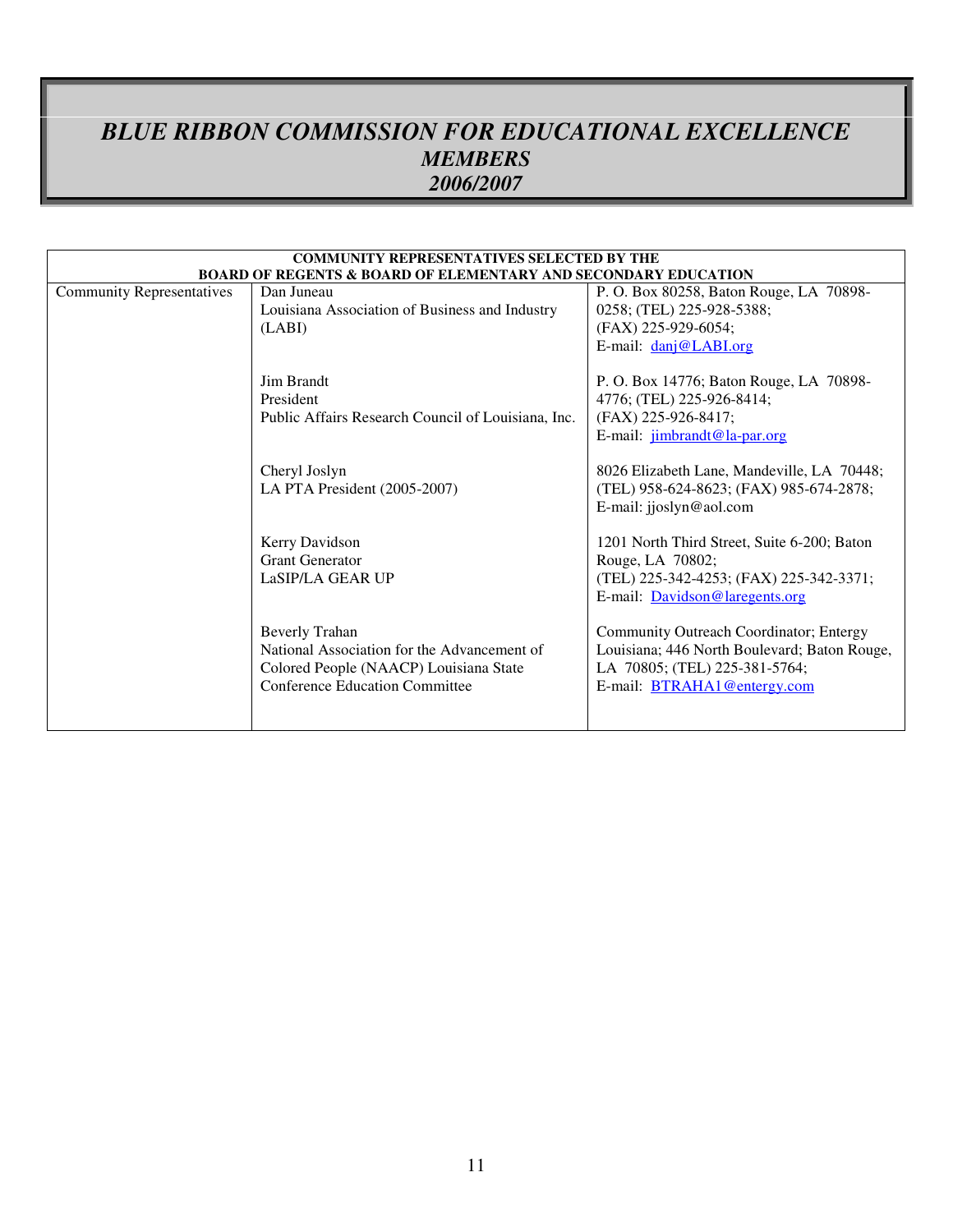# *BLUE RIBBON COMMISSION FOR EDUCATIONAL EXCELLENCE STAFF 2006/2007*

| <b>AGENCIES</b>                                | <b>NAMES</b>                                                                               | <b>ADDRESSES &amp; TELEPHONE NUMBERS</b>                                                                                                                              |
|------------------------------------------------|--------------------------------------------------------------------------------------------|-----------------------------------------------------------------------------------------------------------------------------------------------------------------------|
| <b>Board of Regents</b>                        | Jeanne M. Burns<br>Associate Commissioner for Teacher<br><b>Education Initiatives</b>      | Board of Regents/Governor's Office of Education, P. O. Box<br>94004; Baton Rouge, LA 70804; (TEL) 225-342-0162;<br>(FAX) 225-342-5326;<br>E-mail: jeanne.burns@la.gov |
| Louisiana Department of<br>Education           | Sheila Talamo<br>Assistant Superintendent, Office of<br><b>Quality Educators</b>           | Louisiana Department of Education, P. O. Box 94064, Baton<br>Rouge, LA 70804-9064; (TEL) 225-342-3750;<br>(FAX) 225-342-1055;<br>E-mail: sheila.talamo@la.gov         |
| Louisiana Department of<br>Education           | Carole Wallin<br>Deputy Superintendent of Education                                        | Louisiana Department of Education, P. O. Box 94064, Baton<br>Rouge, LA 70804-9064; (TEL) 225-342-3625;<br>(FAX) 225-342-3283;<br>E-mail: carole.wallin@la.gov         |
| Board of Elementary and<br>Secondary Education | Weegie Peabody<br>Executive Director of the Board of<br>Elementary and Secondary Education | P. O. Box 94064, Baton Rouge, LA 70804-9064;<br>(TEL) 225-342-5840; (FAX) 225-342-5843;<br>E-mail: weegie.peabody@la.gov                                              |
| Louisiana Department of<br>Education           | Susan Aysenne<br>Director, Division of School<br>Standards, Accountability &<br>Assistance | 1201 North Third Street; P. O. Box 94064, Baton Rouge, LA<br>70802; (TEL) 225-342-7370; (FAX) 225-219-7370;<br>E-mail: susan.aysenne@la.gov                           |
| Louisiana Department of<br>Education           | Anne Clouatre<br><b>Education Program Consultant</b>                                       | 1201 North Third Street; P. O. Box 94064, Baton Rouge, LA<br>70802; (TEL) 225-342-3515; (FAX)<br>E-mail: anne.clouatre@la.gov                                         |
| Office of the Governor                         | Linda Marino<br><b>Administrative Assistant</b>                                            | Governor's Office of Education; P. O. Box 94004, Baton<br>Rouge, LA 70804;<br>(TEL) 225-342-0162; (FAX) 225-342-5326;<br>E-mail: $linda.marino@la.gov$                |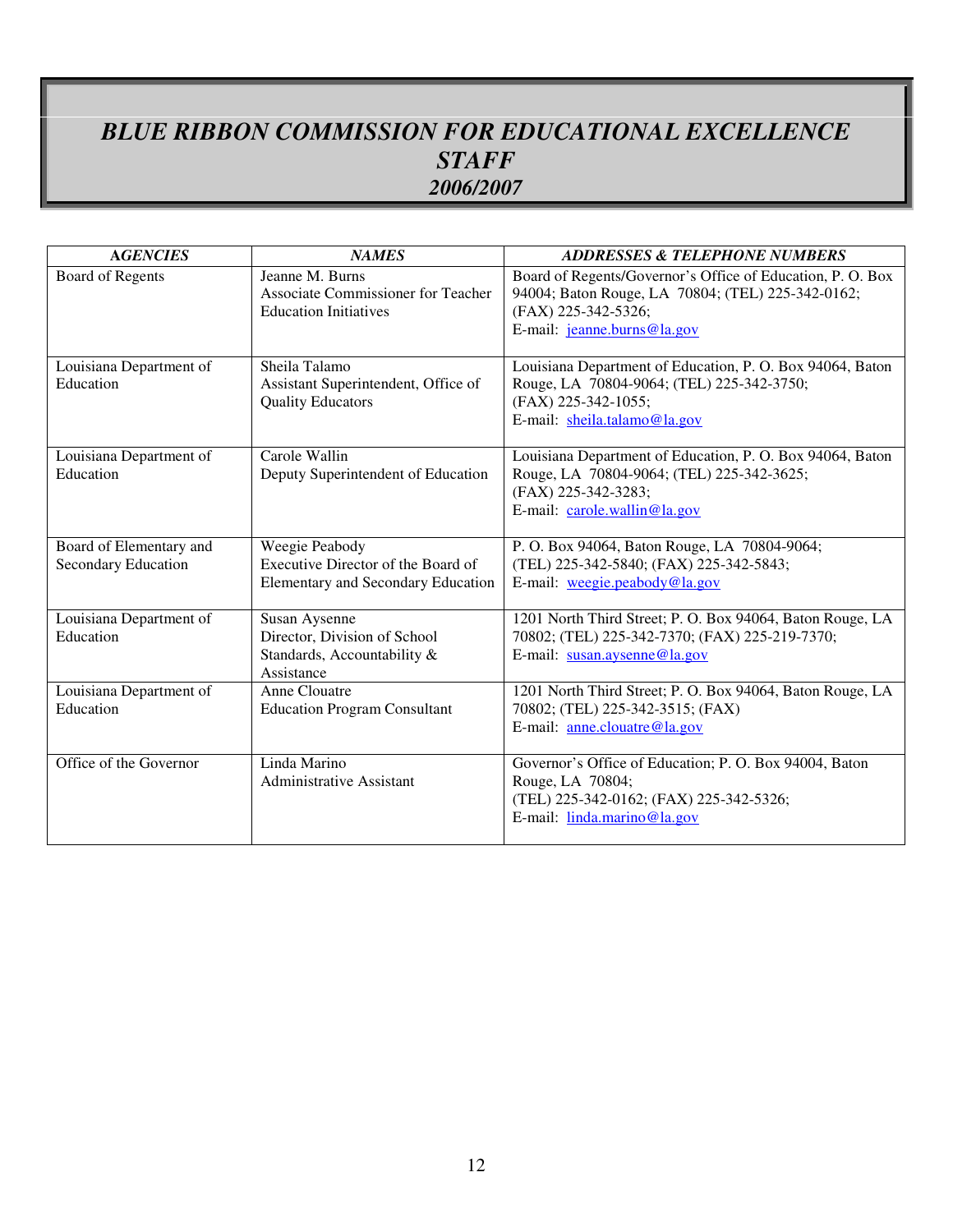# **APPENDIX B**



# **DRAFT**

# TEACHER PREPARATION ACCOUNTABILITY SYSTEM

# This document is being developed by the **BLUE RIBBON COMMISSION FOR** Educational Excellence

# May 17, 2006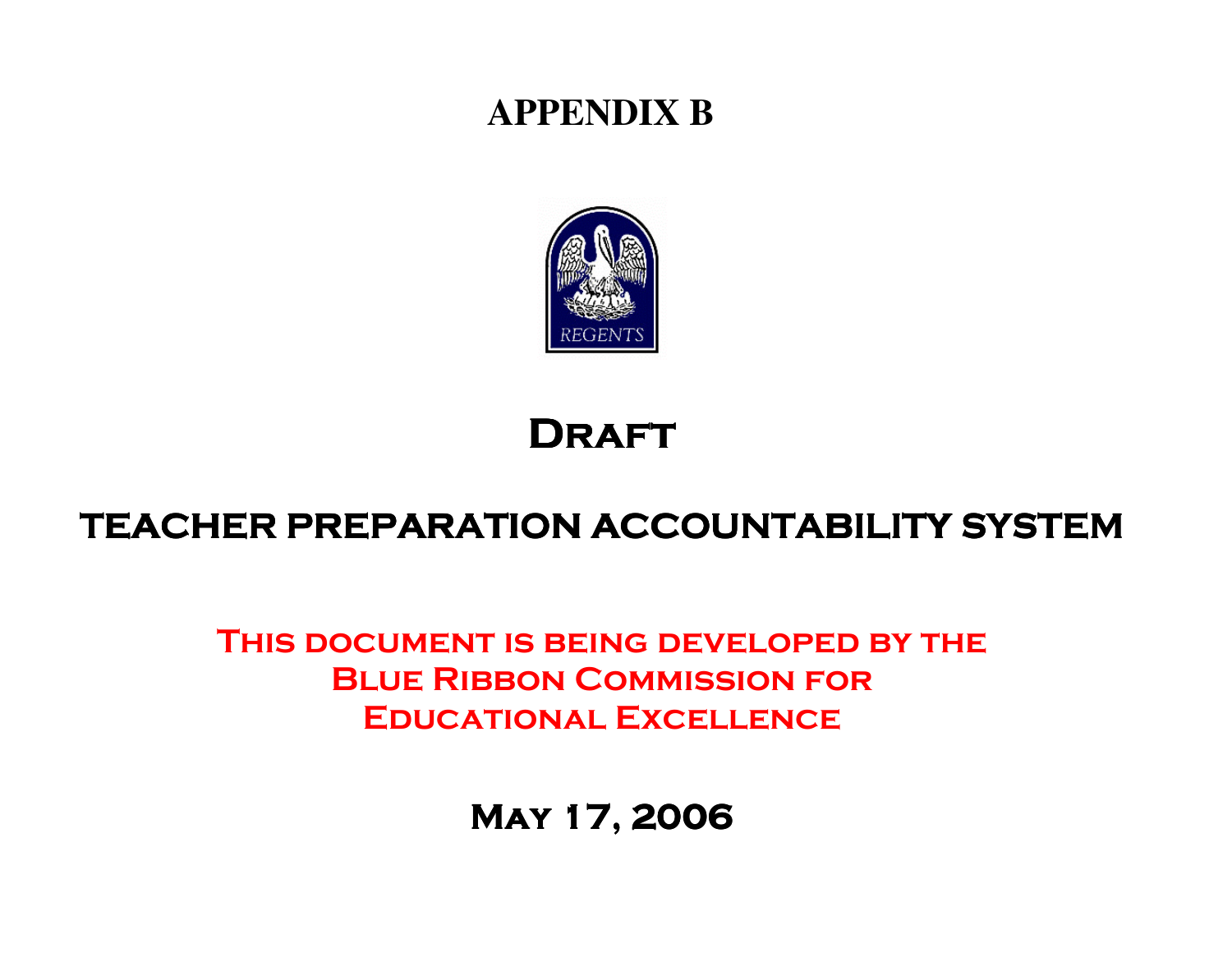# **DRAFT DOCUMENT TEACHER PREPARATION ACCOUNTABILITY SYSTEM**

In compliance with the Higher Education Act of 1998, Louisiana created a Teacher Preparation Accountability System to assess the performance of teacher preparation programs within the state. During the first phase (2001-2002) of the accountability system, the performance of the regular and alternate certification students on the state teachers' examination (PRAXIS) was assessed. During subsequent phases (2002-2003, 2003-04, and 2004-05), a Quantity Index (e.g., quantity of program completers at each institution; quantity of program completers in teacher shortage areas) and an Institutional Index (e.g., performance of regular and alternate certification students on the state teachers' Praxis examinations; satisfaction ratings by regular program completers during their first year of teaching) were used to calculate a Teacher Preparation Performance Score for each institution. Universities were labeled as Exemplary, High Performing, Satisfactory, At-Risk, or Low Performing based upon their Teacher Preparation Performance Scores. The purpose of this accountability system was to clearly demonstrate to the public that all universities and colleges in Louisiana were working diligently to produce quality teachers who worked effectively with PK-12 students.

During 2005-06, it was not possible to implement the Teacher Preparation Accountability System due to the closure of universities and schools in Louisiana and the inability to collect data from displaced teachers and mentors due to Hurricane Katrina and Hurricane Rita. A decision was made for the Blue Ribbon Commission for Educational Excellence to use the time to revise the Teacher Preparation Accountability System during spring 2006. On May 18, 2006, the Blue Ribbon Commission for Educational Excellence submitted a set of recommendations to revise the Teacher Preparation Accountability System to the Board of Regents and Board of Elementary and Secondary Education at a joint meeting. In addition, the Commission recommended that additional data be collected and further examined by the Blue Ribbon Commission during 2006-07 before implementing the revised accountability system.

During 2006-07, the Teacher Preparation Accountability System was not implemented due to the need to finalize the revision of the system. In particular, a need existed to establish new baselines for the Quantity Index for the Teacher Preparation Accountability System as a result of decreases in populations and student enrollments in the areas impacted by Hurricane Katrina and Hurricane Rita. During spring 2007, the Blue Ribbon Commission reviewed additional data and made additional revisions to the Teacher Preparation Accountability System. The Commission determined that additional data was still needed about projected future enrollments at universities impacted by the hurricanes to predict baselines for the Quantity Index. In addition, additional input was needed pertaining to the collection of survey data from regular and alternate certification teachers and mentors. Therefore, it was recommended that the Blue Ribbon Commission examine the additional data and make final revisions to the Teacher Preparation Accountability System during 2007-08.

This draft document identifies revisions being discussed by the Blue Ribbon Commission Excellence. The information that has been printed with a blue font identifies changes in the Teacher Preparation Accountability System recommended by the Blue Ribbon Commission on May 18, 2006 and May 17, 2007. The information that has been printed with a red font identifies changes that have not yet been finalized by the Blue Ribbon Commission. These items are currently being discussed and final decision will be made by the Blue Ribbon Commission during 2007-08.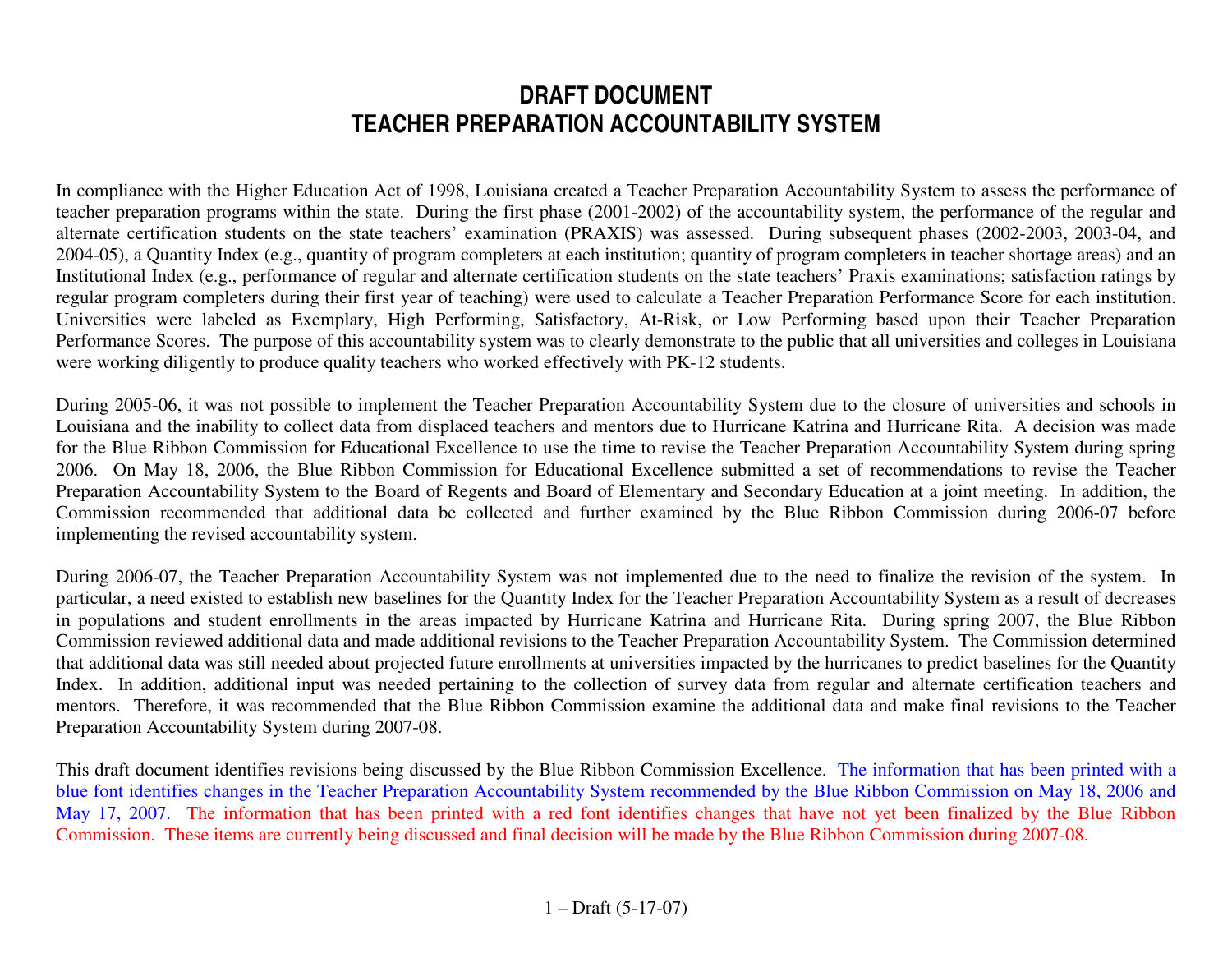|                   | <b>QUESTIONS</b>                                                                                               | <b>RECOMMENDATIONS</b>                                                                                                                                                                                                                                                                                                                                                                                                                                                                                                                                                                                                                                                                                                                                                                                                                                                                                                                                                                                                                                                                                                                                                                                                                                                                                                                                                                                                                                                                                                                                                                                                                                                                                                                                                                                                                                                                                                                                                                                                                                                                                                                                                                                                                                                        |  |  |
|-------------------|----------------------------------------------------------------------------------------------------------------|-------------------------------------------------------------------------------------------------------------------------------------------------------------------------------------------------------------------------------------------------------------------------------------------------------------------------------------------------------------------------------------------------------------------------------------------------------------------------------------------------------------------------------------------------------------------------------------------------------------------------------------------------------------------------------------------------------------------------------------------------------------------------------------------------------------------------------------------------------------------------------------------------------------------------------------------------------------------------------------------------------------------------------------------------------------------------------------------------------------------------------------------------------------------------------------------------------------------------------------------------------------------------------------------------------------------------------------------------------------------------------------------------------------------------------------------------------------------------------------------------------------------------------------------------------------------------------------------------------------------------------------------------------------------------------------------------------------------------------------------------------------------------------------------------------------------------------------------------------------------------------------------------------------------------------------------------------------------------------------------------------------------------------------------------------------------------------------------------------------------------------------------------------------------------------------------------------------------------------------------------------------------------------|--|--|
| <b>Indicators</b> |                                                                                                                | The following indicators should be used to determine if teacher preparation programs have demonstrated growth.                                                                                                                                                                                                                                                                                                                                                                                                                                                                                                                                                                                                                                                                                                                                                                                                                                                                                                                                                                                                                                                                                                                                                                                                                                                                                                                                                                                                                                                                                                                                                                                                                                                                                                                                                                                                                                                                                                                                                                                                                                                                                                                                                                |  |  |
| 1.                | What indicators should be used to<br>determine if teacher preparation<br>programs have demonstrated<br>growth? | <b>TEACHER QUANTITY INDEX:</b><br>Q1<br>Number of traditional and alternate certification program completers relative to a predetermined <i>program</i><br>completer target.<br>Number of traditional, alternate certification, and add-on program completers in <i>critical certification shortage</i><br>Q <sub>2</sub><br><i>areas</i> (i.e., mathematics, science, special education, foreign languages, and reading specialists).<br>Number of traditional and alternate certification program completers in critical rural district shortage areas<br>Q <sub>3</sub><br>(i.e., five rural districts identified by the state with the largest percentage of uncertified teachers).<br>Number of <i>racial minority</i> traditional and alternate certification program completers.<br>Q <sub>4</sub><br>Number of <i>gender minority</i> traditional and alternate certification program completers.<br>Q <sub>5</sub><br>Number of <i>Grades</i> 4-8 traditional, alternate certification, and add-on program completers.<br>Q <sub>6</sub><br><b>INSTITUTIONAL PERFORMANCE INDEX:</b><br>P1<br>Percentage of program completers who took PRAXIS subtests and passed the subtests.<br>(Note: Final decisions will be made by the Blue Ribbon Commission during 2007-08 regarding the following<br>indicators for the Institutional Performance Index.)<br><b>Regular Program Completers:</b><br>P <sub>2</sub><br>Ratings by regular pre-service teacher candidates regarding the quality of the teacher preparation programs to<br>prepare student teachers to address the state standards for teachers (i.e., Components of Effective Teaching).<br>P3.<br>Ratings of <i>supervising teachers of regular pre-service teacher candidates</i> regarding the quality of teacher<br>preparation programs to prepare student teachers to address the state standards for teachers.<br>P4.<br>Ratings by new regular program completers regarding the quality of their teacher preparation programs to<br>prepare them to address the state standards for teachers.<br>Ratings by mentors of new regular program completers regarding the quality of the teacher preparation<br><b>P5.</b><br>programs to prepare the teachers to address the state standards for teachers. |  |  |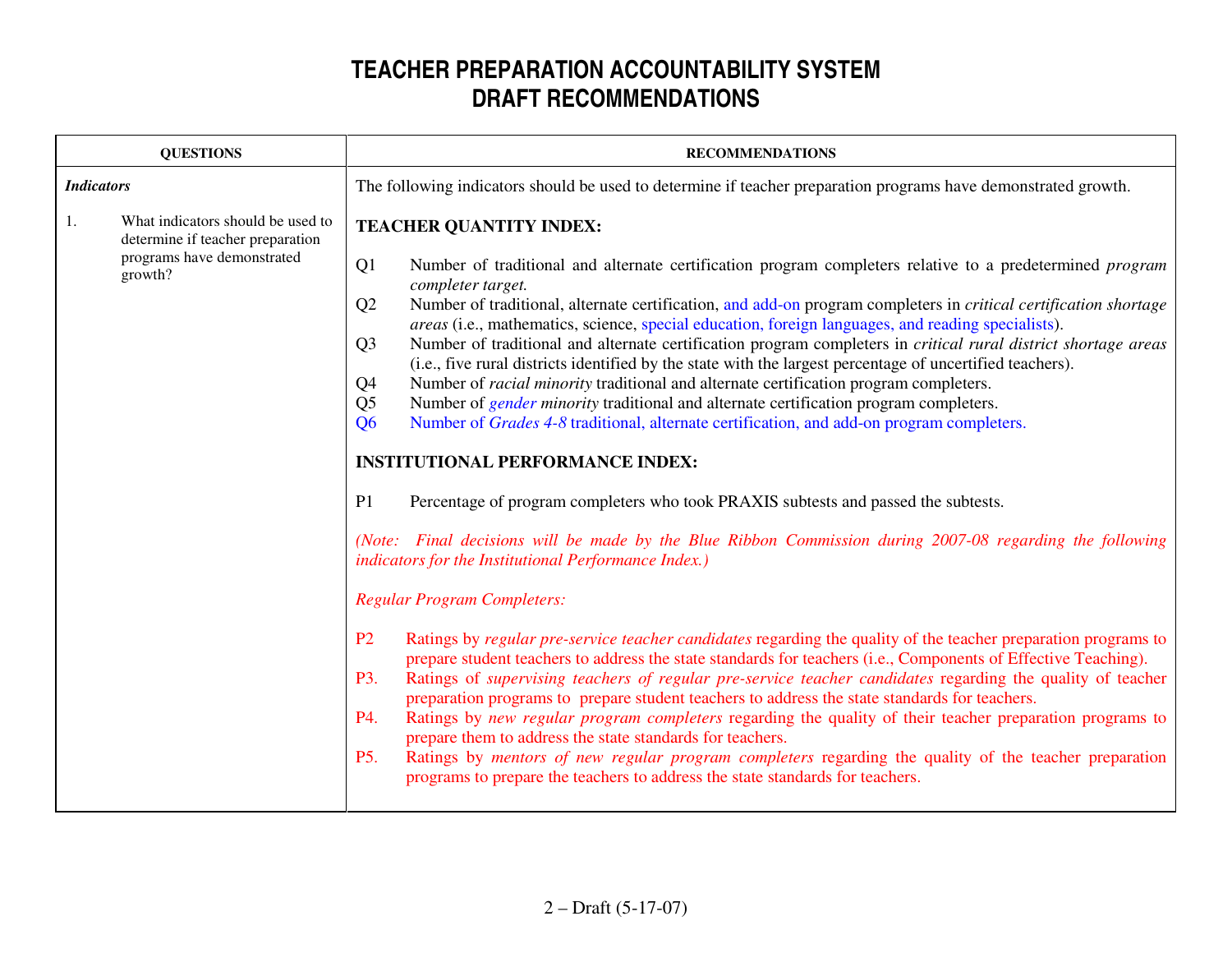| <b>QUESTIONS</b><br><b>RECOMMENDATIONS</b>                                                                                     |                                                                                                                                                                                                                                                                                                                                                                                                                                                                                                                                                                                                                                                                                                                                                                                                                                                                                                                                                                                                                                                                                                           |  |  |
|--------------------------------------------------------------------------------------------------------------------------------|-----------------------------------------------------------------------------------------------------------------------------------------------------------------------------------------------------------------------------------------------------------------------------------------------------------------------------------------------------------------------------------------------------------------------------------------------------------------------------------------------------------------------------------------------------------------------------------------------------------------------------------------------------------------------------------------------------------------------------------------------------------------------------------------------------------------------------------------------------------------------------------------------------------------------------------------------------------------------------------------------------------------------------------------------------------------------------------------------------------|--|--|
| Indicators (Cont'd.                                                                                                            | INSTITUTIONAL PERFORMANCE INDEX (CONT'D.):                                                                                                                                                                                                                                                                                                                                                                                                                                                                                                                                                                                                                                                                                                                                                                                                                                                                                                                                                                                                                                                                |  |  |
| What indicators should be used to<br>1.<br>determine if teacher preparation<br>programs have demonstrated<br>growth? (Cont'd.) | (Note: Final decisions will be made by the Blue Ribbon Commission during 2007-08 regarding the following<br>indicators for the Institutional Performance Index.)<br><b>Alternate Program Completers:</b>                                                                                                                                                                                                                                                                                                                                                                                                                                                                                                                                                                                                                                                                                                                                                                                                                                                                                                  |  |  |
|                                                                                                                                | P6.<br>Ratings by <i>alternate certification teacher candidates</i> regarding the quality of their teacher preparation<br>programs to prepare candidates to address the state standards for teachers.<br>P7.<br>Ratings by <i>supervising teachers of alternate certification teacher candidates</i> regarding the quality of their<br>teacher preparation programs to prepare candidates to address the state standards for teachers.<br><b>STUDENT GROWTH IN LEARNING INDEX</b><br>G <sub>1</sub><br>Value-Added Teacher Preparation Assessment Model (Values to be recommended by Dr. George Noel once it<br>has been determined that the model is valid and reliable.)                                                                                                                                                                                                                                                                                                                                                                                                                                |  |  |
| <b>Definitions of Indicators</b><br>How will specific indicators be<br>2.<br>defined?                                          | <b>Critical Certification Shortages</b><br>$a$ .<br>A critical certification shortage will be the number of traditional and alternate certification program completers reported<br>to the BOR who meet all program and state requirements to be certified to teach in the following areas: Science (Biology,<br>General Science, Chemistry, Physics, Environmental Science, and Earth Science), Special Education (Mild/Moderate,<br>Visually Impaired, Hearing Impaired, Early Intervention, Significant Disabilities), Mathematics, Foreign Languages, and<br>Reading Specialists. In addition, this will include the number of certified teachers who add-on new certifications in these<br>areas.<br>b.<br><b>Critical Rural District Shortages</b><br>The critical rural district shortage will be the number of traditional and alternate certification program completers who<br>are selected to teach in the following rural school districts who have the greatest percentage of uncertified teachers: St.<br>Helena School District, Madison School District, and East Carroll School District. |  |  |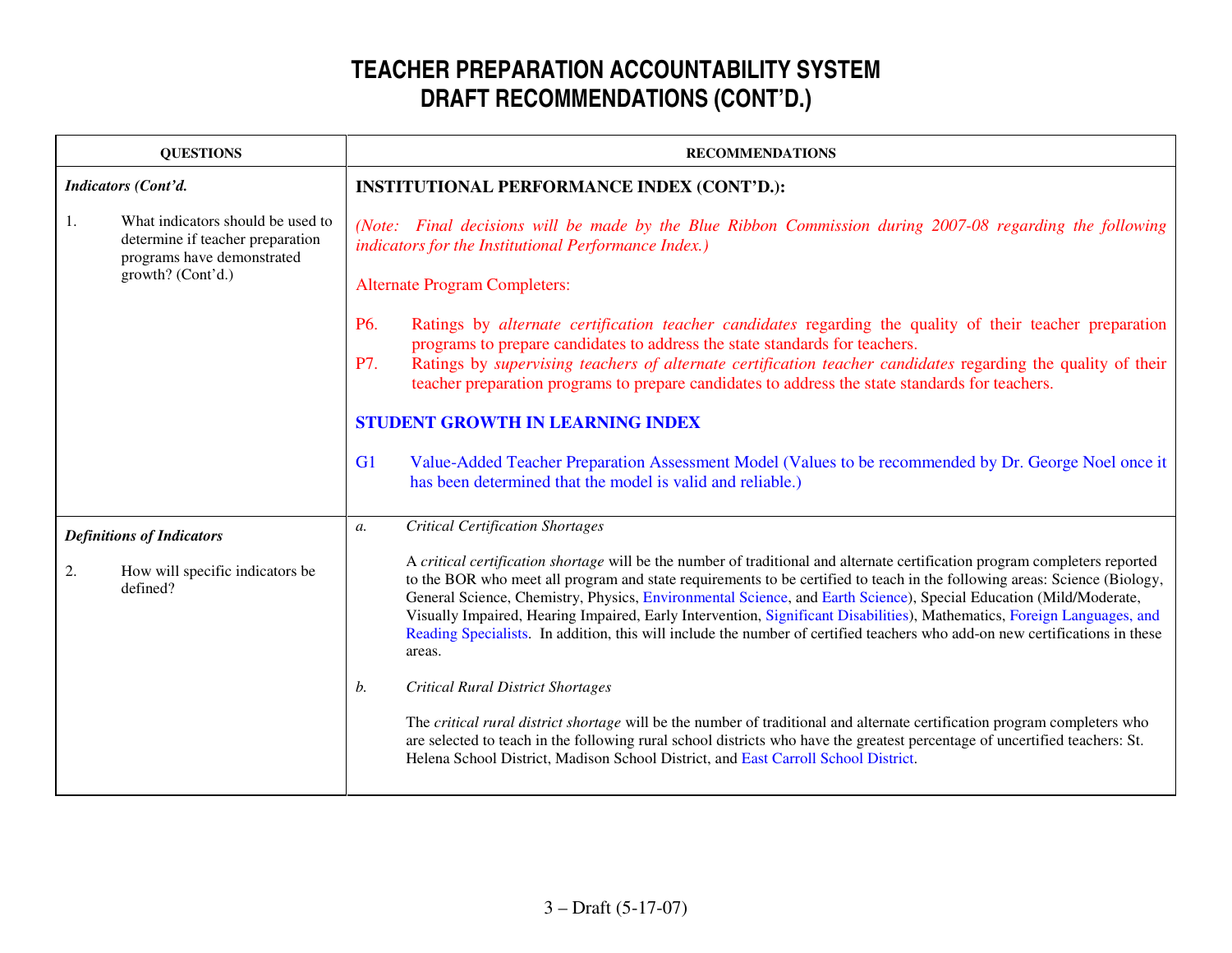| <b>QUESTIONS</b>                                                                                                                                                                                                       | <b>RECOMMENDATIONS</b> |                                                                                                                                                                                                                                                                                                                                                                                                                                                                                                                                                                                                                                                                                                                                                                                                                                                                                                                                                                                                  |                                                                      |                                                                                                                          |
|------------------------------------------------------------------------------------------------------------------------------------------------------------------------------------------------------------------------|------------------------|--------------------------------------------------------------------------------------------------------------------------------------------------------------------------------------------------------------------------------------------------------------------------------------------------------------------------------------------------------------------------------------------------------------------------------------------------------------------------------------------------------------------------------------------------------------------------------------------------------------------------------------------------------------------------------------------------------------------------------------------------------------------------------------------------------------------------------------------------------------------------------------------------------------------------------------------------------------------------------------------------|----------------------------------------------------------------------|--------------------------------------------------------------------------------------------------------------------------|
| <b>Definitions of Indicators</b>                                                                                                                                                                                       | $c$ .                  | <b>Racial Minorities:</b>                                                                                                                                                                                                                                                                                                                                                                                                                                                                                                                                                                                                                                                                                                                                                                                                                                                                                                                                                                        |                                                                      |                                                                                                                          |
| How will specific indicators be<br>2.<br>defined? (Cont'd.)                                                                                                                                                            |                        | A racial minority will be the sum of the number of traditional and alternate certification program completers who take<br>the PRAXIS exams, as reported by ETS, coded as any of the following:                                                                                                                                                                                                                                                                                                                                                                                                                                                                                                                                                                                                                                                                                                                                                                                                   |                                                                      |                                                                                                                          |
|                                                                                                                                                                                                                        |                        | (1) African-American.<br>(2) Asian-American.                                                                                                                                                                                                                                                                                                                                                                                                                                                                                                                                                                                                                                                                                                                                                                                                                                                                                                                                                     | (3) Hispanic<br>(4) Native American                                  | (5) Pacific Islander<br>(6) Other (Specify:                                                                              |
|                                                                                                                                                                                                                        | $d$ .                  | <b>Gender Minorities</b>                                                                                                                                                                                                                                                                                                                                                                                                                                                                                                                                                                                                                                                                                                                                                                                                                                                                                                                                                                         |                                                                      |                                                                                                                          |
|                                                                                                                                                                                                                        |                        |                                                                                                                                                                                                                                                                                                                                                                                                                                                                                                                                                                                                                                                                                                                                                                                                                                                                                                                                                                                                  | the PRAXIS exams, as reported by ETS, coded as any of the following: | A teaching minority will be the sum of the number of traditional and alternate certification program completers who take |
|                                                                                                                                                                                                                        |                        |                                                                                                                                                                                                                                                                                                                                                                                                                                                                                                                                                                                                                                                                                                                                                                                                                                                                                                                                                                                                  |                                                                      | (1) Male and taking the "Early Childhood Education" test OR (2) Male and taking the "Elementary Education" test.         |
|                                                                                                                                                                                                                        | е.                     | <b>Grades 4-8 Educators</b>                                                                                                                                                                                                                                                                                                                                                                                                                                                                                                                                                                                                                                                                                                                                                                                                                                                                                                                                                                      |                                                                      |                                                                                                                          |
|                                                                                                                                                                                                                        |                        | Grades 4-8 Educators will be all regular/alternate certification program completers and add-on prescriptive plan<br>completers who meet requirements to attain certification as grades 4-8 teachers once they complete their programs/plans.                                                                                                                                                                                                                                                                                                                                                                                                                                                                                                                                                                                                                                                                                                                                                     |                                                                      |                                                                                                                          |
|                                                                                                                                                                                                                        |                        | <b>Add-on Certification:</b>                                                                                                                                                                                                                                                                                                                                                                                                                                                                                                                                                                                                                                                                                                                                                                                                                                                                                                                                                                     |                                                                      |                                                                                                                          |
|                                                                                                                                                                                                                        |                        | Once candidates have graduated and received initial certification, universities/colleges will actively recruit teachers to<br>pursue additional areas of certification in teacher shortage areas and meet with the teachers to develop prescriptive<br>plans of six (6) or more credit hours to attain certification in the teacher shortage areas. The universities/colleges will<br>identify the sequence of courses that must be taken for add-on certification in the shortage areas. Once candidates have<br>completed all courses in the prescriptive plan and passed the appropriate Praxis examinations (if appropriate), the<br>universities will recommend the candidates for add-on certification.                                                                                                                                                                                                                                                                                    |                                                                      |                                                                                                                          |
| The sum will be a "duplicated@<br>Note:<br>count, meaning, for example, that someone<br>coded both as "African-American" and<br>"male taking<br>the Early Childhood<br>Education test" would count as two, not<br>one. |                        | When submitting the annual Excel reports for program completers to the Board of Regents, the universities will complete<br>a separate report for add-on course completers that identifies the names of candidates who completed the required<br>courses in the prescriptive plans and passed the Praxis examinations (if appropriate) to become certified to teach in the<br>shortage areas. Universities will not be given points for candidates who graduated from the universities and added<br>areas of certification after graduation by just passing Praxis examinations. Universities will not be given points for<br>candidates who complete courses for certification at different universities. These teachers will submit their transcripts<br>directly to the Department of Education to become certified in the additional areas. One exception is teachers who take<br>courses from different universities who are part of a prearranged consortium recognized by the BoR or BESE. |                                                                      |                                                                                                                          |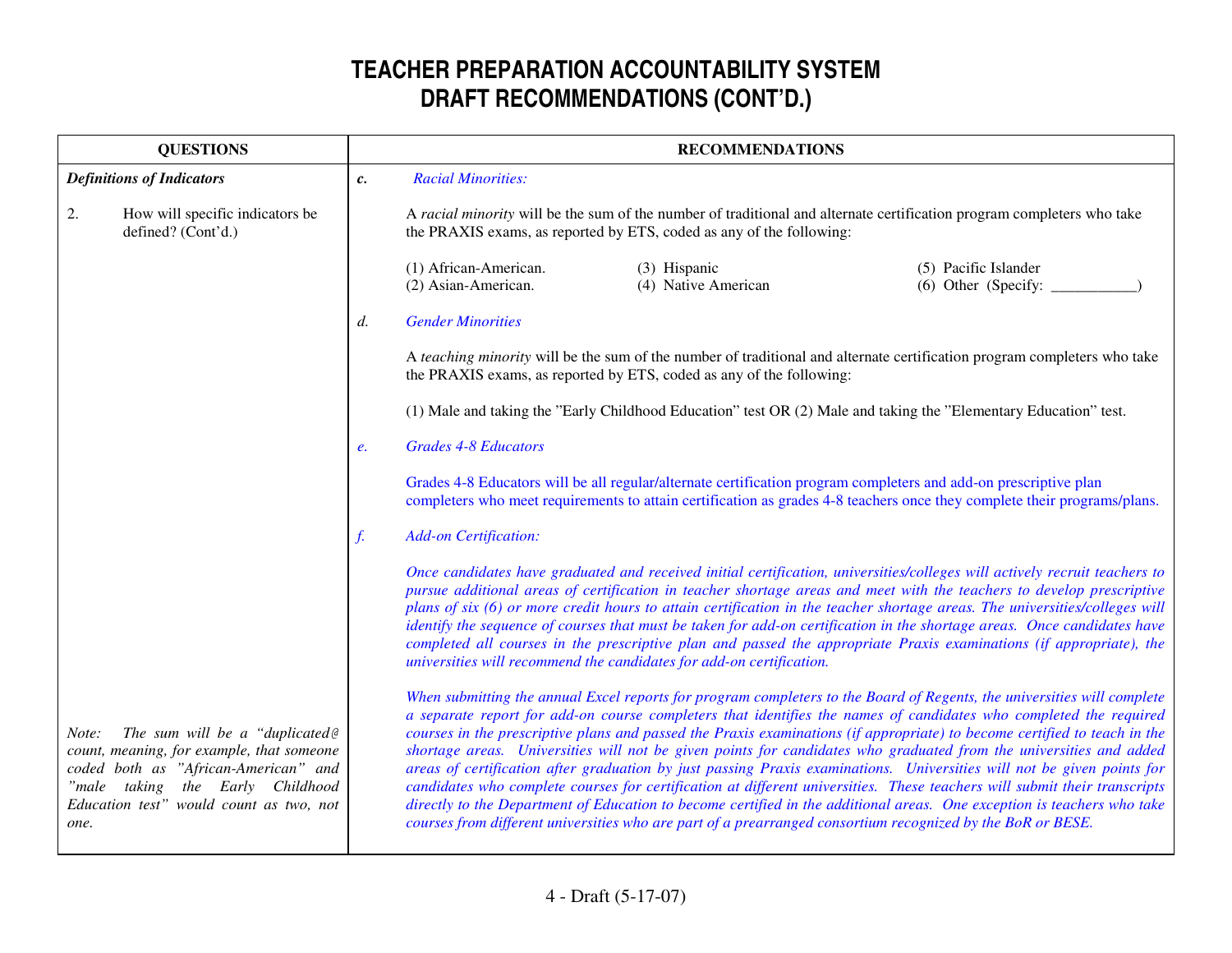| <b>QUESTIONS</b>                                                                                         | <b>RECOMMENDATIONS</b>                                                                                                                                                                                                                                                                                                                                                                                                                                                                                                                                                                                                                                                                                                                                                                                                                                                                                                                                                                                                                                |  |  |  |
|----------------------------------------------------------------------------------------------------------|-------------------------------------------------------------------------------------------------------------------------------------------------------------------------------------------------------------------------------------------------------------------------------------------------------------------------------------------------------------------------------------------------------------------------------------------------------------------------------------------------------------------------------------------------------------------------------------------------------------------------------------------------------------------------------------------------------------------------------------------------------------------------------------------------------------------------------------------------------------------------------------------------------------------------------------------------------------------------------------------------------------------------------------------------------|--|--|--|
| <b>Formula to Calculate the Teacher</b>                                                                  | The formula for the Teacher Preparation Performance Score will be the following:                                                                                                                                                                                                                                                                                                                                                                                                                                                                                                                                                                                                                                                                                                                                                                                                                                                                                                                                                                      |  |  |  |
| <b>Preparation Performance Score and</b><br><b>Phase-in Schedule for Indicators</b>                      | Teacher Preparation Performance Score =<br>(Teacher Quantity + Institutional Performance Index + Student Growth in<br>Learning Index) / 3                                                                                                                                                                                                                                                                                                                                                                                                                                                                                                                                                                                                                                                                                                                                                                                                                                                                                                             |  |  |  |
| How is the overall Teacher<br>3.<br>Preparation Performance Score<br>calculated and when will the        | <b>PILOT STUDY:</b>                                                                                                                                                                                                                                                                                                                                                                                                                                                                                                                                                                                                                                                                                                                                                                                                                                                                                                                                                                                                                                   |  |  |  |
| indicators be integrated into the<br>formula to calculate the Teacher<br>Preparation Performance Scores? | April 8, 2007<br>Issue 2006-07 Teacher Preparation Institutional Report – Report all available data – No Labels.<br>Summer 2007<br>Pilot the collection of data for the value-added model.<br>Pilot the system to collect the 2006-07 quantity data.                                                                                                                                                                                                                                                                                                                                                                                                                                                                                                                                                                                                                                                                                                                                                                                                  |  |  |  |
|                                                                                                          | Pilot the collection of survey data from a sample of 2006-07 regular pre-service student teachers and<br>supervising teachers of 2006-07 regular pre-service student teachers.<br>Pilot the collection of survey data from a sample of 2006-07 alternate certification teacher candidates and                                                                                                                                                                                                                                                                                                                                                                                                                                                                                                                                                                                                                                                                                                                                                         |  |  |  |
|                                                                                                          | supervising teachers of 2006-07 alternate certification teacher candidates.<br>Pilot the collection of survey data from a sample of new regular teachers and mentors of new regular teachers.                                                                                                                                                                                                                                                                                                                                                                                                                                                                                                                                                                                                                                                                                                                                                                                                                                                         |  |  |  |
|                                                                                                          | Collect the quantity data for 2006-07 regular, alternate certification, and add-on certification completers.<br>July 1, 2007 -<br>Collect Praxis Passage rates for 2006-07 regular and alternate program completers.<br><b>April 7 2008</b><br>Analyze all data.                                                                                                                                                                                                                                                                                                                                                                                                                                                                                                                                                                                                                                                                                                                                                                                      |  |  |  |
|                                                                                                          | April 8, 2008<br>Issue 2007-08 Teacher Preparation Institutional Report - Report all available data - No Labels                                                                                                                                                                                                                                                                                                                                                                                                                                                                                                                                                                                                                                                                                                                                                                                                                                                                                                                                       |  |  |  |
|                                                                                                          | FIRST TEACHER PREPARATION ACCOUNTABILITY REPORT:                                                                                                                                                                                                                                                                                                                                                                                                                                                                                                                                                                                                                                                                                                                                                                                                                                                                                                                                                                                                      |  |  |  |
|                                                                                                          | July 1, 2007 -<br>Collect data for the value-added model.<br>Determine the remaining weights and scaled scores for the Teacher Preparation Accountability System.<br>June 30, 2008<br>Collect survey data from 2007-08 regular pre-service student teachers and supervising teachers of 2007-08<br>regular pre-service student teachers.<br>Collect survey data from 2007-08 alternate certification teacher candidates and supervising teachers of 2007-<br>08 alternate certification teacher candidates.<br>Collect survey data from new regular teachers and mentors of new regular teachers<br>Collect the quantity data for 2007-08 regular, alternate certification, and add-on certification completers.<br>July 1, $2008 -$<br>Collect Praxis Passage rates for 2007-08 regular and alternate program completers.<br>April 7 2009<br>Analyze all data.<br>Pilot the new formula to determine Teacher Preparation Performance Scores.<br>Issue 2008-09 Teacher Preparation Institutional Report - Report all data No Labels.<br>April 8, 2009 |  |  |  |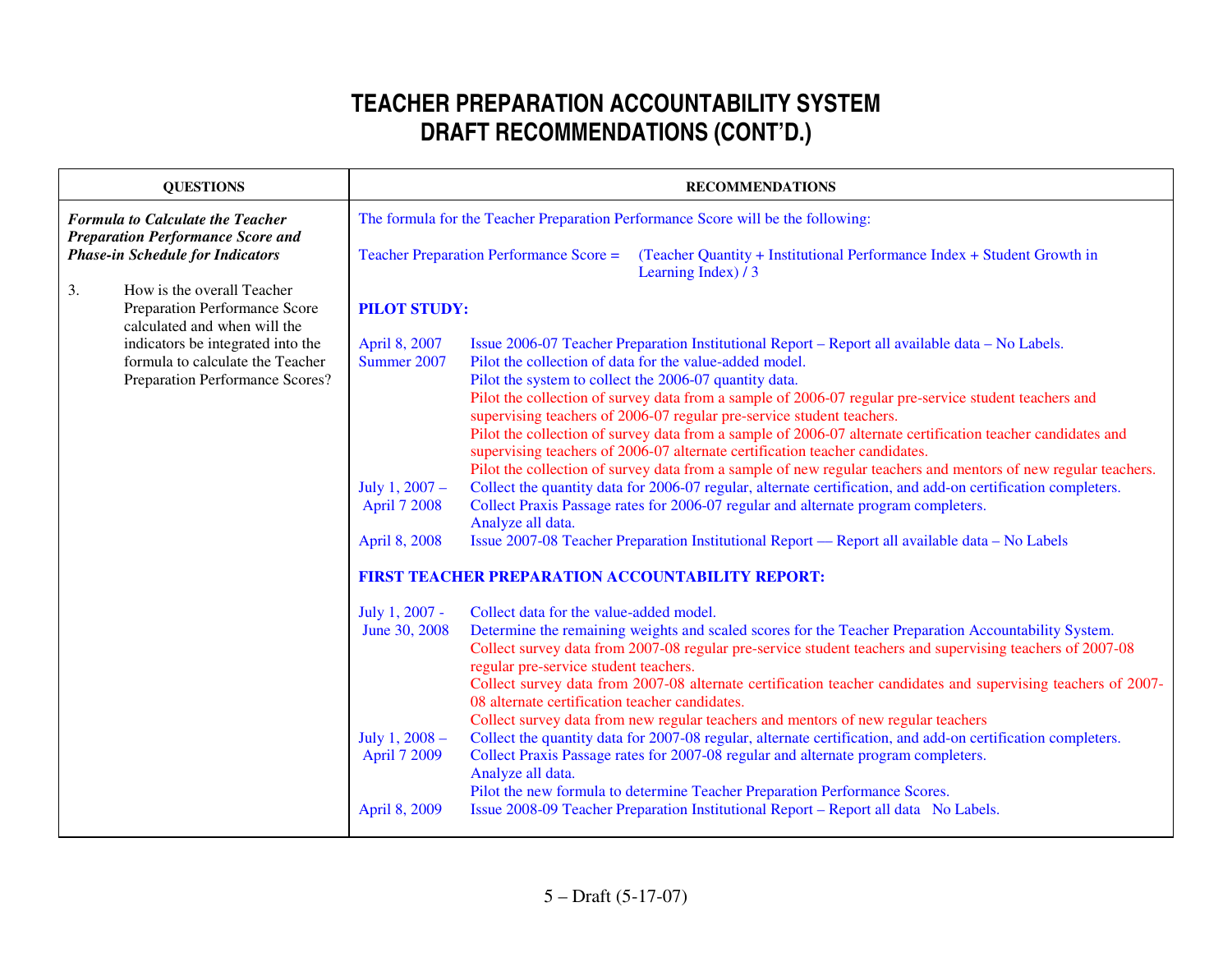| <b>OUESTIONS</b>                         | <b>RECOMMENDATIONS</b>                                   |                                                                                                               |  |
|------------------------------------------|----------------------------------------------------------|---------------------------------------------------------------------------------------------------------------|--|
| <b>Formula to Calculate the Teacher</b>  | <b>SECOND TEACHER PREPARATION ACCOUNTABILITY REPORT:</b> |                                                                                                               |  |
| <b>Preparation Performance Score and</b> |                                                          |                                                                                                               |  |
| <b>Phase-in Schedule for Indicators</b>  | July 1, 2008 -                                           | Collect data for the value-added model.                                                                       |  |
| (Cont <sup>2</sup> d.)                   | June 30, 2009                                            | Determine the remaining weights and scaled scores for the Teacher Preparation Accountability System.          |  |
|                                          |                                                          | Collect survey data from 2008-09 regular pre-service student teachers and supervising teachers of 2008-09     |  |
| How is the overall Teacher<br>3          |                                                          | regular pre-service student teachers.                                                                         |  |
| Preparation Performance Score            |                                                          | Collect survey data from 2008-09 alternate certification teacher candidates and supervising teachers of 2008- |  |
| calculated and when will the             |                                                          | 09 alternate certification teacher candidates.                                                                |  |
| indicators be integrated into the        |                                                          | Collect survey data from new regular teachers and mentors of new regular teachers                             |  |
| formula to calculate the Teacher         | July 1, 2009 -                                           | Collect the quantity data for 2008-09 regular, alternate certification, and add-on certification completers.  |  |
| Preparation Performance Scores?          | <b>April 7 2010</b>                                      | Collect Praxis Passage rates for 2008-09 regular and alternate program completers.                            |  |
| (Cont <sup>2</sup> d.)                   |                                                          | Analyze all data.                                                                                             |  |
|                                          |                                                          | Determine Teacher Preparation Performance Scores.                                                             |  |
|                                          | April 8, 2010                                            | Issue 2009-010 Teacher Preparation Institutional Report – Implement the new formula and report all data       |  |
|                                          |                                                          | $-$ Assign Labels                                                                                             |  |
|                                          |                                                          |                                                                                                               |  |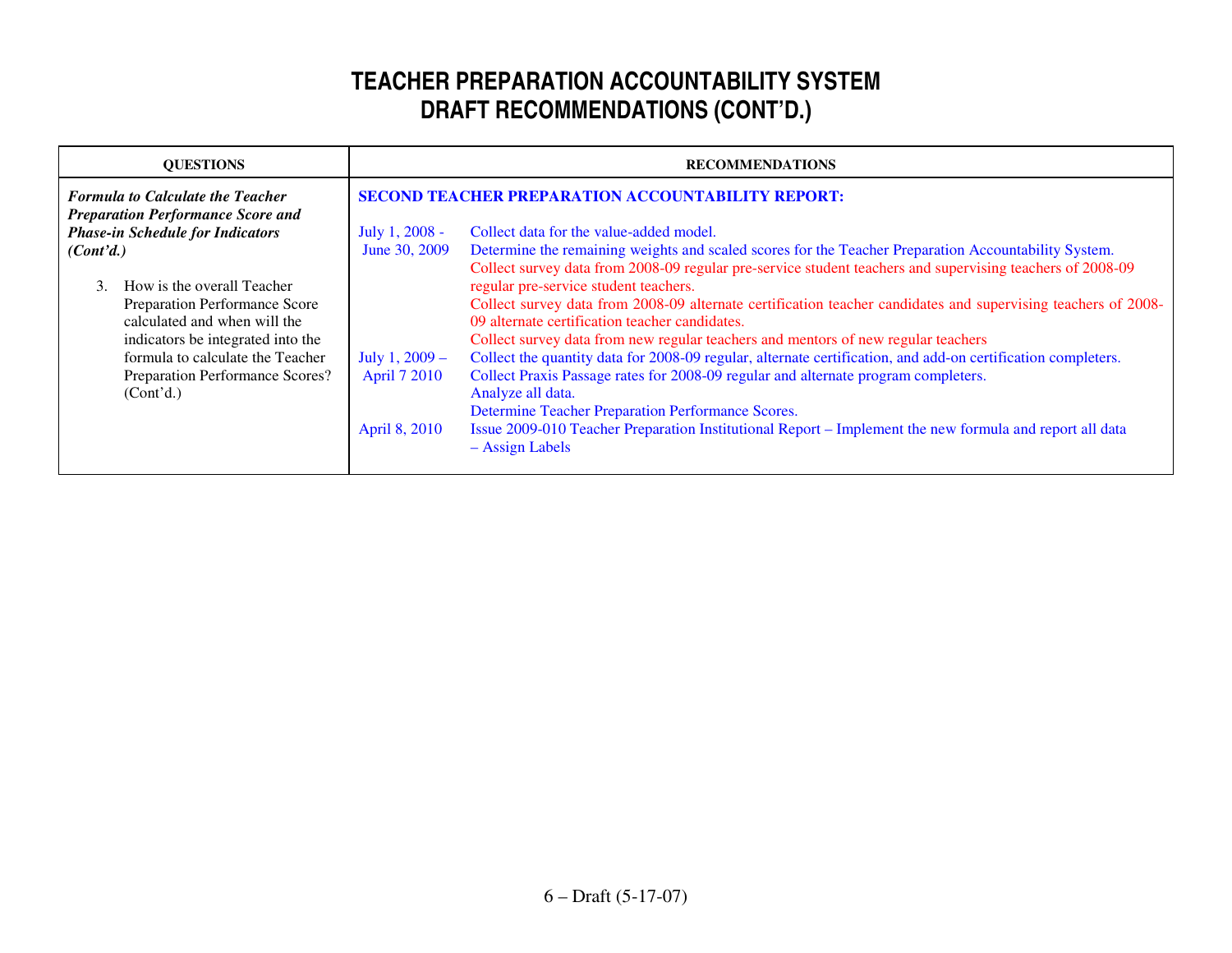|    | <b>QUESTIONS</b>                                                                     | <b>RECOMMENDATIONS</b>                                                                                                                                                                                                                                                                                                                                                                                                                                                                                                                                                                                                                                                                                                                                                                                                                                  |                                                                                                                                                                                                                                                                                                                                                                                                                                                                         |                                                                                                  |
|----|--------------------------------------------------------------------------------------|---------------------------------------------------------------------------------------------------------------------------------------------------------------------------------------------------------------------------------------------------------------------------------------------------------------------------------------------------------------------------------------------------------------------------------------------------------------------------------------------------------------------------------------------------------------------------------------------------------------------------------------------------------------------------------------------------------------------------------------------------------------------------------------------------------------------------------------------------------|-------------------------------------------------------------------------------------------------------------------------------------------------------------------------------------------------------------------------------------------------------------------------------------------------------------------------------------------------------------------------------------------------------------------------------------------------------------------------|--------------------------------------------------------------------------------------------------|
| 4. | <b>Teacher Quantity Index</b><br>How will a Teacher Quantity<br>Index be calculated? | A Baseline Score will be calculated for universities identified by the BoR as less impacted by Hurricane Katrina and Hurricane<br>Rita by determining the mean of all program completers between the dates of July 1, 2000 to June 30, 2005. The Baseline Score<br>will remain constant until the Teacher Preparation Accountability System is reexamined during _____. (Note: Dates to be<br>determined by the Blue Ribbon Commission during 2007-08.)<br>A Baseline Score for universities identified by the BoR as impacted by Hurricane Katrina and Hurricane Rita will be calculated<br>by: _______. (Note: Process to be determined by the Blue Ribbon Commission during 2007-08.).<br>A Teacher Quantity Score will be calculated for each institution by assigning one point to every regular and alternate certification<br>program completer. |                                                                                                                                                                                                                                                                                                                                                                                                                                                                         |                                                                                                  |
|    |                                                                                      | One additional point will be assigned for all Grades 4-8 Educators who completed the regular/alternate programs and add-on<br>prescriptive plans for Grades 4-8 certifications.<br>One-half an additional point will be assigned for every program completer during that year that fits the definitions for: Critical<br>Certification Shortage Areas, Critical Rural District Shortages, Racial Minorities, and Gender Minorities. The total number of<br>bonus points will be added to the total number of program completers to determine the Teacher Quantity Score.<br>Teacher Quantity Score = Program Completers + (1.0 * Grades 4-8 Educators) + (.5 * [Critical Certification Shortage Areas +<br>Critical Rural District Shortage + Racial Minorities + Gender Minorities])                                                                   |                                                                                                                                                                                                                                                                                                                                                                                                                                                                         |                                                                                                  |
|    |                                                                                      | The Teacher Quantity Score will be compared to the Baseline Score to determine the percentage of increase or decrease in<br>quantity. Campuses will be required to have Teacher Quantity Scores that are at the following percentage levels to attain the<br>corresponding scaled scores and grades. (Note: Percentage to be determined by the Blue Ribbon Commission during 2007-08.)                                                                                                                                                                                                                                                                                                                                                                                                                                                                  |                                                                                                                                                                                                                                                                                                                                                                                                                                                                         |                                                                                                  |
|    |                                                                                      | <b>Grades</b>                                                                                                                                                                                                                                                                                                                                                                                                                                                                                                                                                                                                                                                                                                                                                                                                                                           | Percentages                                                                                                                                                                                                                                                                                                                                                                                                                                                             | <b>Scaled Scores</b>                                                                             |
|    |                                                                                      | $A+$<br>A<br>B<br>$\mathbf C$<br>Below C                                                                                                                                                                                                                                                                                                                                                                                                                                                                                                                                                                                                                                                                                                                                                                                                                | + % and greater difference between Quantity Score and Baseline Score<br>+ % to + % difference between Quantity Score and Baseline Score<br>- % to + \ % difference between Quantity Score and Baseline Score<br>- % to - % difference between Quantity Score and Baseline Score<br>- % and greater difference between Quantity Score and Baseline Score<br>Standard scores will be assigned to all percentages to create a Teacher Quantity Index for each institution. | To be Determined<br>To be Determined<br>To be Determined<br>To be Determined<br>To be Determined |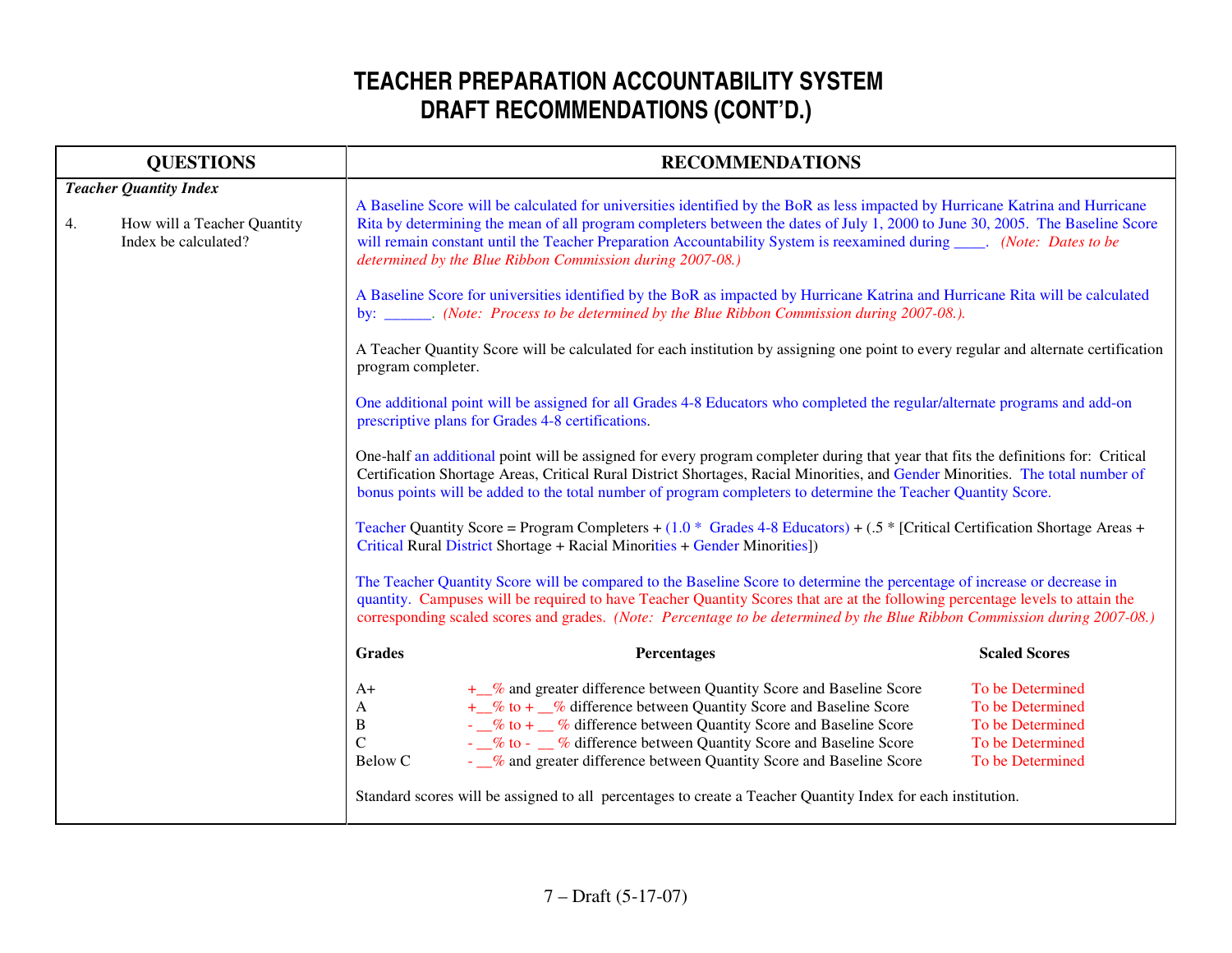|    | <b>QUESTIONS</b>                       | <b>RECOMMENDATIONS</b>                                                                                                                                                                                                                                                                                                                                                                                                                                                                                                                                                  |                    |                                                                                                                                                                                                                                                            |  |
|----|----------------------------------------|-------------------------------------------------------------------------------------------------------------------------------------------------------------------------------------------------------------------------------------------------------------------------------------------------------------------------------------------------------------------------------------------------------------------------------------------------------------------------------------------------------------------------------------------------------------------------|--------------------|------------------------------------------------------------------------------------------------------------------------------------------------------------------------------------------------------------------------------------------------------------|--|
|    | <b>Institutional Performance Index</b> | Regression analysis will be used to convert individual values to individual scaled scores for each index.                                                                                                                                                                                                                                                                                                                                                                                                                                                               |                    |                                                                                                                                                                                                                                                            |  |
| 5. | How will the Institutional             | <b>Praxis Passage Rate Score</b><br>Grades and specific scaled scores will be assigned to institutions based upon the overall percentage of program completers who<br>passed the PRAXIS examinations. The grades and corresponding percentage ranges and scaled score ranges are the following:                                                                                                                                                                                                                                                                         |                    |                                                                                                                                                                                                                                                            |  |
|    | Performance Index be calculated?       |                                                                                                                                                                                                                                                                                                                                                                                                                                                                                                                                                                         |                    |                                                                                                                                                                                                                                                            |  |
|    |                                        | <b>Grades</b>                                                                                                                                                                                                                                                                                                                                                                                                                                                                                                                                                           | <b>Percentages</b> | <b>Scaled Scores</b>                                                                                                                                                                                                                                       |  |
|    |                                        | $A+$                                                                                                                                                                                                                                                                                                                                                                                                                                                                                                                                                                    | 98%-100%           | $125+$                                                                                                                                                                                                                                                     |  |
|    |                                        | A                                                                                                                                                                                                                                                                                                                                                                                                                                                                                                                                                                       | 92%-97%            | $100 - 124$                                                                                                                                                                                                                                                |  |
|    |                                        | $\, {\bf B}$                                                                                                                                                                                                                                                                                                                                                                                                                                                                                                                                                            | 87%-91%            | 80-99                                                                                                                                                                                                                                                      |  |
|    |                                        | $\mathcal{C}$                                                                                                                                                                                                                                                                                                                                                                                                                                                                                                                                                           | 80%-86%            | 50-79                                                                                                                                                                                                                                                      |  |
|    |                                        | Below C                                                                                                                                                                                                                                                                                                                                                                                                                                                                                                                                                                 | 0%-79%             | $0 - 49$                                                                                                                                                                                                                                                   |  |
|    |                                        | Grades and specific scaled scores will be assigned to specific mean scores from surveys administered to regular pre-service<br>teacher candidates, alternate certification teacher candidates, and new regular teachers. Teachers will use a 1 to 4 point scale to<br>respond to questions pertaining to their preparation to address the state standards for teachers. The grades and corresponding<br>ranges for mean scores and scaled score are the following: (Note: Grades and Scaled Scores will be determined by the Blue<br>Ribbon Commission during 2007-08.) |                    |                                                                                                                                                                                                                                                            |  |
|    |                                        | <b>Grades</b>                                                                                                                                                                                                                                                                                                                                                                                                                                                                                                                                                           | <b>Means</b>       | <b>Scaled Scores</b>                                                                                                                                                                                                                                       |  |
|    |                                        | $A+$                                                                                                                                                                                                                                                                                                                                                                                                                                                                                                                                                                    | To be Determined   | To be Determined                                                                                                                                                                                                                                           |  |
|    |                                        | A                                                                                                                                                                                                                                                                                                                                                                                                                                                                                                                                                                       | To be Determined   | To be Determined                                                                                                                                                                                                                                           |  |
|    |                                        | $\, {\bf B}$                                                                                                                                                                                                                                                                                                                                                                                                                                                                                                                                                            | To be Determined   | To be Determined                                                                                                                                                                                                                                           |  |
|    |                                        | $\overline{C}$                                                                                                                                                                                                                                                                                                                                                                                                                                                                                                                                                          | To be Determined   | To be Determined                                                                                                                                                                                                                                           |  |
|    |                                        | <b>Below C</b>                                                                                                                                                                                                                                                                                                                                                                                                                                                                                                                                                          | To be Determined   | To be Determined                                                                                                                                                                                                                                           |  |
|    |                                        | <b>Regular Teacher Mentors)</b>                                                                                                                                                                                                                                                                                                                                                                                                                                                                                                                                         |                    | Mentor Satisfaction Survey Score (Regular Pre-service Teacher Mentors, Alternate Certification Teacher Mentors, and New<br>Grades and specific scaled scores will be assigned to specific mean scores from surveys administered to supervising teachers of |  |
|    |                                        | Commission during 2007-08.)                                                                                                                                                                                                                                                                                                                                                                                                                                                                                                                                             |                    | student teachers and mentors of new teachers. (Note: Grades and scaled scores will be determined by the Blue Ribbon                                                                                                                                        |  |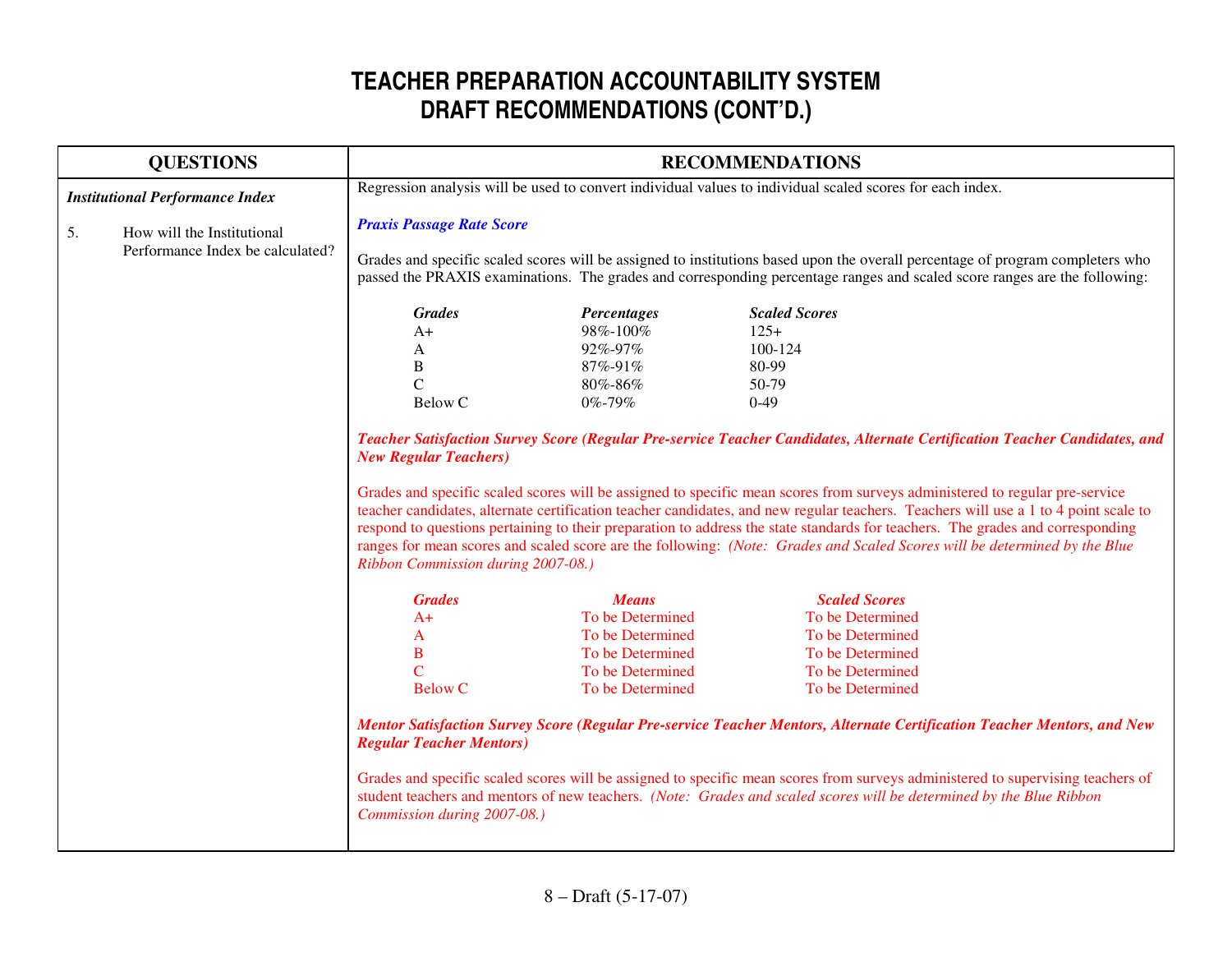| <b>QUESTIONS</b>                                                                       | <b>RECOMMENDATIONS</b>                                                                                                                                                                                                                                                                                                                                                                                                                                                                                                                                         |
|----------------------------------------------------------------------------------------|----------------------------------------------------------------------------------------------------------------------------------------------------------------------------------------------------------------------------------------------------------------------------------------------------------------------------------------------------------------------------------------------------------------------------------------------------------------------------------------------------------------------------------------------------------------|
| <b>Institutional Performance Index (Cont'd.)</b>                                       | <b>Institutional Performance Index</b>                                                                                                                                                                                                                                                                                                                                                                                                                                                                                                                         |
| 5.<br>How will the Institutional<br>Performance Index be calculated?                   | The formula that will be used to calculate the Institutional Performance Index will be the following:                                                                                                                                                                                                                                                                                                                                                                                                                                                          |
| (Cont <sup>2</sup> d.)                                                                 | Institutional Performance Index                                                                                                                                                                                                                                                                                                                                                                                                                                                                                                                                |
|                                                                                        | Praxis Passage Rate Score (1%) +                                                                                                                                                                                                                                                                                                                                                                                                                                                                                                                               |
|                                                                                        | [(Regular Pre-service Teacher Candidate Survey Score * 6.6) & (Alternate Certification Teacher Candidate Survey<br>Score $*$ $\_\%$ ) and (New Teacher Survey Score $*$ $\_\%$ )] +                                                                                                                                                                                                                                                                                                                                                                            |
|                                                                                        | [(Regular Pre-service Teacher Candidate Mentor Survey Score * 6%) & (Alternate Certification Teacher Candidate<br>Mentor Survey Score * _%) & (New Teacher Mentor Survey Score * _%)]                                                                                                                                                                                                                                                                                                                                                                          |
|                                                                                        | (Note: Percentages to be determined by the Blue Ribbon Commission during 2007-08.)                                                                                                                                                                                                                                                                                                                                                                                                                                                                             |
| <b>Less Than 10 Program Completers</b>                                                 | If data is available for less than 10 program completers at an institution during a given year, two consecutive years of data will<br>be used to determine an average score. If two consecutive years of data are not available, the specific variable will not be                                                                                                                                                                                                                                                                                             |
| Will data be used if there are less<br>6.<br>than 10 program completers?               | integrated into the accountability formula until the data are available.                                                                                                                                                                                                                                                                                                                                                                                                                                                                                       |
| <b>Labels for Teacher Preparation Programs</b><br>How will labels be assigned to<br>7. | The labels listed below will only be assigned to the overall Teacher Preparation Performance Score. However, individual grades<br>will be assigned to the Quantity Index, Institutional Performance Index, and Growth of Student Learning Index.                                                                                                                                                                                                                                                                                                               |
| <b>Teacher Preparation Programs?</b>                                                   | The Teacher Preparation Performance Scores will range from 0 to beyond 100, with a score of __- __ (Note: To be Determined<br>by the Blue Ribbon Commission during 2007-08.) indicating that a university possesses a High Performing program. All<br>universities will be expected to achieve a Teacher Preparation Performance Score of ____(Note: Score to be Determined by the<br>Blue Ribbon Commission during 2007-08.) and achieve a "High Performing" score by April ___(Note: Date to be determined<br>by the Blue Ribbon Commission during 2007-08.) |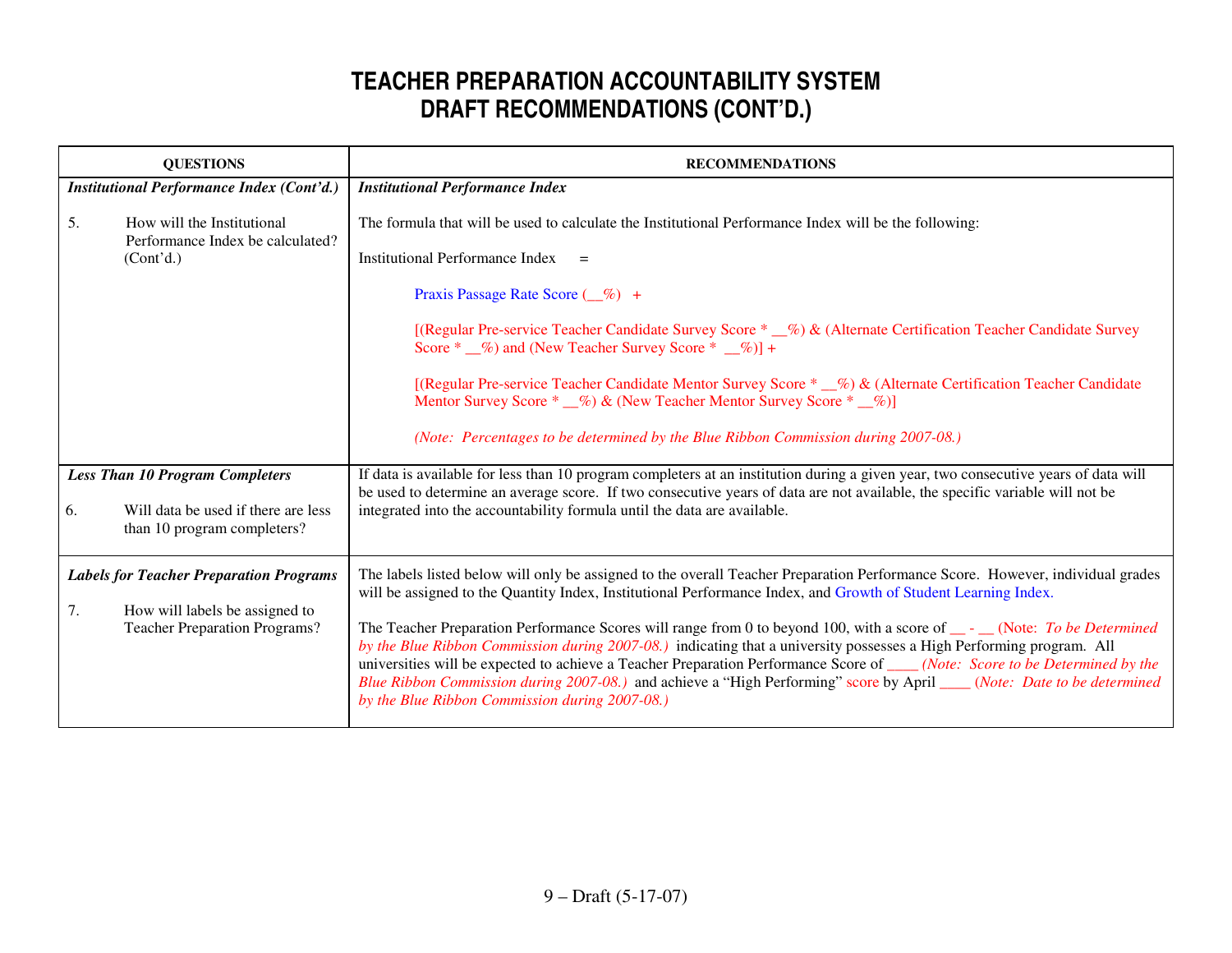|                      | <b>QUESTIONS</b>                                                                                                               | <b>RECOMMENDATIONS</b>                                                                                                                                                                                                                                                                                                                                                                                                                                                                                                                                                                                                                                                                                                                                                                                                                                                                                                                                                                                                                                                                                                                                                                                                                                                                                                                                                                                                                                                                  |
|----------------------|--------------------------------------------------------------------------------------------------------------------------------|-----------------------------------------------------------------------------------------------------------------------------------------------------------------------------------------------------------------------------------------------------------------------------------------------------------------------------------------------------------------------------------------------------------------------------------------------------------------------------------------------------------------------------------------------------------------------------------------------------------------------------------------------------------------------------------------------------------------------------------------------------------------------------------------------------------------------------------------------------------------------------------------------------------------------------------------------------------------------------------------------------------------------------------------------------------------------------------------------------------------------------------------------------------------------------------------------------------------------------------------------------------------------------------------------------------------------------------------------------------------------------------------------------------------------------------------------------------------------------------------|
| 7.                   | Labels for Teacher Preparation Programs (Cont'd.)<br>How will labels be assigned to Teacher<br>Preparation Programs? (Cont'd.) | 2009-10 & Beyond<br>During April 2003 and beyond, universities will be assigned specific labels each year based upon the level of their<br>Teacher Preparation Performance Scores. For 2009-2010 to _____ (Note: Date to be determined by the Blue<br>Ribbon Commission in 2007-08.), the following scores must be achieved to receive the following labels:<br><b>Exemplary Teacher Preparation Program</b><br>Performance Score of _____.<br>$\equiv$<br>Performance Score of _____.<br>High Performing Teacher Preparation Program<br>$=$<br>Performance Score of _____.<br><b>Satisfactory Teacher Preparation Program</b><br>$=$<br>Performance Score of _____.<br>At-Risk Teacher Preparation Program<br>$\equiv$<br>Low Performing Teacher Preparation Program<br>Performance Score of .<br>$=$<br>The formula for the Teacher Preparation Accountability System and the assignment of labels will be reexamined<br>during _____ (Note: Date to be determined by the Blue Ribbon Commission in 2007-08.)                                                                                                                                                                                                                                                                                                                                                                                                                                                                         |
| <b>Rewards</b><br>8. | Should universities be rewarded for high<br>performance and/or growth?                                                         | Universities should receive rewards if they attain Teacher Preparation Performance Scores that result in labels of<br>"Exemplary" or "High Performing". They should also receive a reward if they have a "Satisfactory" label and<br>demonstrate a predetermined amount of growth. Types of rewards should be:<br><b>Exemplary Teacher Preparation Programs</b><br>Universities receive a positive label.<br>a.<br>Universities be recognized at a public celebration.<br>$\mathbf{b}$ .<br>Universities receive public recognition in institutional report cards and state reports.<br>c.<br>Universities receive a monetary reward that is at a higher level than the reward for High Performing<br>$d_{\cdot}$<br>Teacher Preparation Programs. The reward funds may be used for professional development of faculty or<br>to fund a special initiative that enhances the knowledge of faculty.<br><b>High Performing Teacher Preparation Programs</b><br>Universities receive a positive label.<br>a.<br>Universities be recognized at a public celebration.<br>$\mathbf b$ .<br>Universities receive public recognition in institutional report cards and state reports.<br>c.<br>Universities receive a monetary reward that is at a lower level than the reward for Exemplary Teacher<br>$\mathbf{d}$ .<br>Preparation Programs. The reward funds may be used for professional development of faculty or to fund a<br>special initiative that enhances the knowledge of faculty. |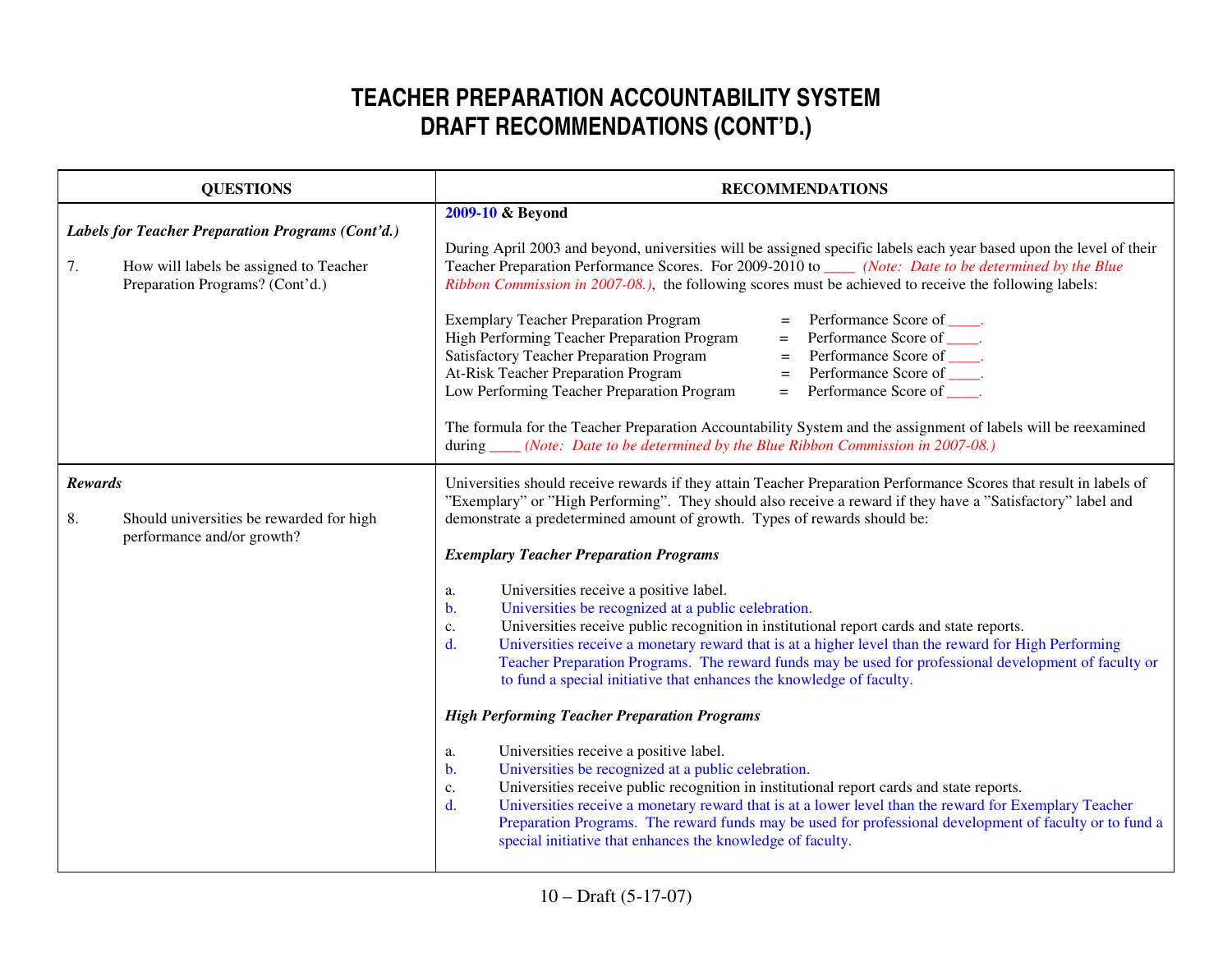| <b>QUESTIONS</b>                |                                                                                                                                                             | <b>RECOMMENDATIONS</b>                                                                                                                                                                                                                                                                                                                                                                                                                                                                                                                                                                                                                                                                                                                                                                                                                                                                                                                                                                                                                                                                                                                                                                                                                                                                                                                                                                                                                                                                                                                                                                                                                                                                                                                                                                                                                                              |
|---------------------------------|-------------------------------------------------------------------------------------------------------------------------------------------------------------|---------------------------------------------------------------------------------------------------------------------------------------------------------------------------------------------------------------------------------------------------------------------------------------------------------------------------------------------------------------------------------------------------------------------------------------------------------------------------------------------------------------------------------------------------------------------------------------------------------------------------------------------------------------------------------------------------------------------------------------------------------------------------------------------------------------------------------------------------------------------------------------------------------------------------------------------------------------------------------------------------------------------------------------------------------------------------------------------------------------------------------------------------------------------------------------------------------------------------------------------------------------------------------------------------------------------------------------------------------------------------------------------------------------------------------------------------------------------------------------------------------------------------------------------------------------------------------------------------------------------------------------------------------------------------------------------------------------------------------------------------------------------------------------------------------------------------------------------------------------------|
| <b>Corrective Actions</b><br>9. | What will happen when a university obtains an<br>"At-risk Teacher Preparation Program" label or<br>a "Low Performing Teacher Preparation<br>Program@ label. | Universities should receive corrective actions if they attain Teacher Preparation Performance Scores that result in<br>labels of "At-risk" or "Low Performing". Types of corrective actions are the following.<br><b>For At-risk Teacher Preparation Programs Only</b><br>Level 1:<br>Universities receive an "At-risk" label for the U.S. Department of Education.<br>a.<br>Universities obtain an external expert to work with the PK-16+ Councils to conduct a rigorous program<br>b.<br>review and identify actions to improve the teacher preparation program.<br>Universities report recommended actions to improve the teacher preparation program to the public.<br>c.<br>Universities report progress in improving the teacher preparation program to the public on an annual basis.<br>d.<br>Universities have two years to reach "Satisfactory" level.<br>e.<br>Level 2:<br>Universities receive an "At-risk" label for the U.S. Department of Education.<br>a.<br>Board of Regents refuse to approve new university programs in colleges that offer general education and<br>b.<br>major courses to teacher education majors.<br>Board of Elementary and Secondary Education assign private universities a "probationary status" as part of<br>c.<br>the state approval process.<br>Universities provide teacher preparation candidates with written notification (e.g., e-mail, letter, etc.) that<br>d.<br>communicates that the program has been assigned an "At-Risk" label and must reach a "Satisfactory" level<br>in two years or be labeled as "Low Performing." The written communication should identify actions that are<br>being implemented to reach a "Satisfactory" level.<br>Universities have one year to move to "Satisfactory" level. Universities that fail to demonstrate growth will<br>e.<br>move to Level 3 corrective actions. |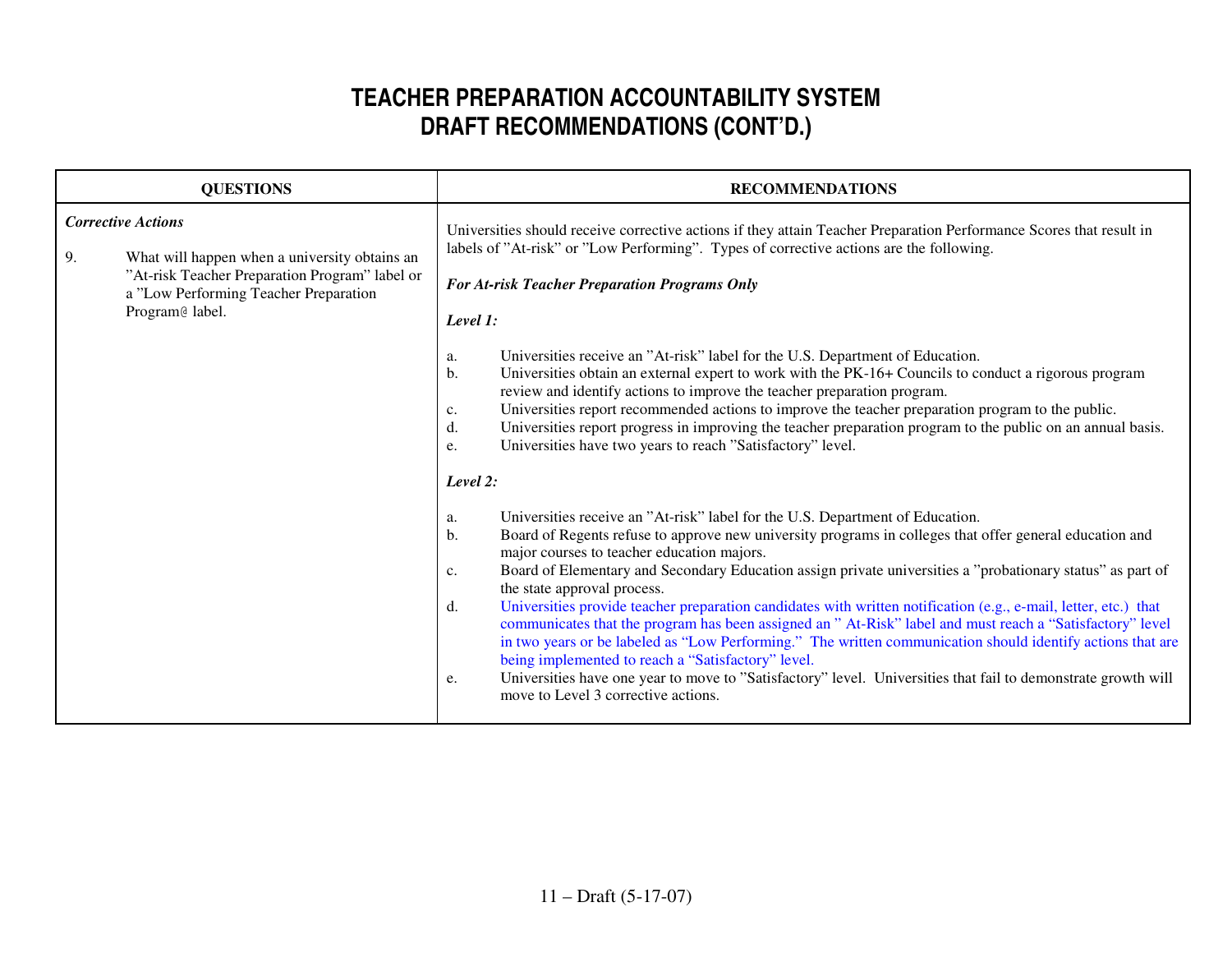| <b>QUESTIONS</b>                                                                                                                                                                                           | <b>RECOMMENDATIONS</b>                                                                                                                                                                                                                                                                                                                                                                                                                                                                                                                                                                                                                                                                                                                                                                                                                                                                                                                                                                                                                                                                                                                              |
|------------------------------------------------------------------------------------------------------------------------------------------------------------------------------------------------------------|-----------------------------------------------------------------------------------------------------------------------------------------------------------------------------------------------------------------------------------------------------------------------------------------------------------------------------------------------------------------------------------------------------------------------------------------------------------------------------------------------------------------------------------------------------------------------------------------------------------------------------------------------------------------------------------------------------------------------------------------------------------------------------------------------------------------------------------------------------------------------------------------------------------------------------------------------------------------------------------------------------------------------------------------------------------------------------------------------------------------------------------------------------|
| Corrective Actions (Cont'd.)<br>9.<br>What will happen when a university obtains an<br>"At-risk Teacher Preparation Program" label or<br>a "Low Performing Teacher Preparation<br>Program@ label (Cont'd.) | For Low Performing Teacher Preparation Programs or At-Risk Teacher Preparation Programs that Fail to<br><b>Demonstrate Growth During Level 2 Corrective Actions</b><br>Level 3:<br>Universities receive a "Low Performing" label for the U.S. Department of Education.<br>a.<br>Universities are assigned an external team (funded by universities) to assist the program.<br>$\mathbf{b}$ .<br>Universities provide teacher preparation candidates with written notification (e.g., e-mail, letter, etc.) that<br>$\mathbf{c}$ .<br>communicates that the program has been assigned a "Low Performing" label and must reach a<br>"Satisfactory" level in two years or be reconstituted the next year. The written communication should<br>identify actions that are being implemented to reach a "Satisfactory" level.<br>Universities have two years to move to a "Satisfactory" level. (Note: Universities that have had an "At-risk"<br>d.<br>label for three years will have only one year to move to a "Satisfactory" level before moving to Level 4.)<br>Level 4:<br>Universities lose state approval of teacher preparation programs.<br>a. |
| Non-approval<br>What will happen once a university moves into<br>10.<br>Level 4 corrective action?                                                                                                         | Once a university reaches Level 4 of the corrective actions, the program will no longer be approved by the state. If<br>the university wishes to reconstitute the program, it may not submit a plan for a new program until a minimum of one<br>year is spent planning the reconstituted program.<br>Once a university loses its program approval, it may accept no new students into the teacher preparation program.<br>Students already enrolled in the non-approved teacher preparation program may complete their program at the<br>university and be eligible for certification. A non-approved institution is expected to work with approved institutions<br>and help students transfer credits to approved universities/colleges providing the students meet admission<br>requirements at the approved universities/colleges.<br>The performance of students from non-approved institutions who enter approved institutions during their final 30<br>hours will not be calculated into the Teacher Preparation Performance Score of the approved institutions.                                                                              |